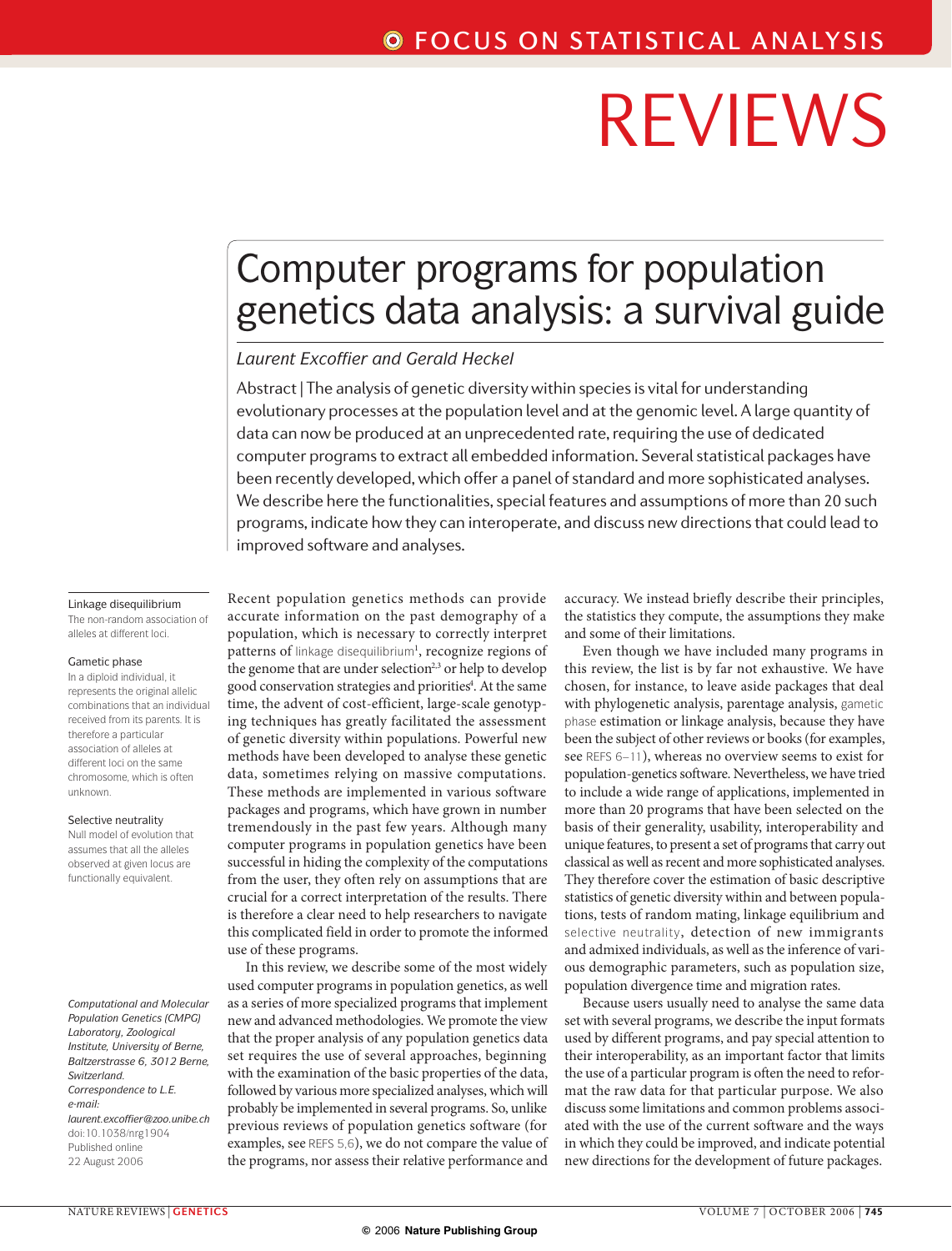#### Computer programs included in this review

The programs included in this review are listed in TABLE 1, with some of their basic properties, and in BOX 1. They are all freely downloadable from the internet. We have grouped the reviewed programs in three categories. Multi-purpose programs compute basic statistics that describe the genetic diversity within and between populations, as well as a few more elaborate or specialized analyses, which are highlighted in TABLES 2-4 and in BOX 1 (additional resources are shown in BOX 2). Individual-centred programs represent a recent development of population genetics:

| Table 1   List of population genetics programs examined in this review |                   |                         |            |                                     |                                                                                                           |                   |
|------------------------------------------------------------------------|-------------------|-------------------------|------------|-------------------------------------|-----------------------------------------------------------------------------------------------------------|-------------------|
| <b>Name</b>                                                            |                   | <b>Version Platform</b> | interface  | Graphical Accepted data<br>type     | <b>Handled data format</b>                                                                                | <b>References</b> |
| Multi-purpose packages                                                 |                   |                         |            |                                     |                                                                                                           |                   |
| Arlequin                                                               | 3.01              | Win                     | Yes        | DNA, SNP, STR,<br><b>MULT, FREQ</b> | Specific, GENEPOP                                                                                         | 49                |
| DnaSP                                                                  | 4.10              | Win                     | Yes        | DNA, SNP                            | In - MEGA, NEXUS, FASTA, PHYLIP; out -<br>MEGA, NEXUS, FASTA, PHYLIP, Arlequin                            | 50                |
| <b>FSTAT</b>                                                           | 2.93              | Win                     | Yes        | STR, MULT                           | Specific, GENPOP                                                                                          | 51                |
| <b>GDA</b>                                                             | 1.1               | Win                     | Yes        | AFLP, MULT                          | In - NEXUS, BIOSYS, GeneStrut; out - NEXUS,<br>BIOSYS, GeneStrut, GENESTAT-PC, SAS                        | See<br>Boxes 1.2  |
| Genepop                                                                | 3.4               | <b>DOS</b>              | <b>No</b>  | STR, MULT                           | Specific                                                                                                  | 52                |
| <b>GENETIX</b>                                                         | 4.05              | Win                     | Yes        | <b>MULT</b>                         | $ln$ - specific, FSTAT, Genepop; out - specific,<br>FSTAT, Genepop, BIOSYS, Arlequin                      | See Box 1         |
| <b>MEGA</b>                                                            | 3.1               | Win                     | Yes        | DNA, DIST                           | In - specific, CLUSTAL, NEXUS, PHYLIP,<br>GCG, FASTA, NBRF/PIR, MSF,<br>IG; out - specific, PHYLIP, NEXUS | 53                |
| <b>MSA</b>                                                             | 4.0               | DOS, MacOS, Linux       | No         | STR, MULT                           | In - EXCEL; out - Genepop, MSVAR, Structure,<br>Arlequin, Migrate                                         | 54                |
| SPAGeDi                                                                | 1.2               | <b>DOS</b>              | No         | STR, MULT                           | Specific, FSTAT, Genepop                                                                                  | 55                |
| Individual-centred programs                                            |                   |                         |            |                                     |                                                                                                           |                   |
| BayesAss+                                                              | 1.3               | Win, MacOS, Linux       | Yes        | <b>MULT</b>                         | Specific, IMMANC                                                                                          | 56                |
| <b>BAPS</b>                                                            | 3.2               | Win                     | <b>Yes</b> | <b>MULT</b>                         | Specific, Genepop                                                                                         | 57                |
| GeneClass                                                              | 2.0 <sub>q</sub>  | Win                     | Yes        | <b>MULT</b>                         | Genepop, FSTAT, GENETIX                                                                                   | 58                |
| Geneland                                                               | 1.05              | R                       | No         | <b>MULT</b>                         | Specific                                                                                                  | 46,47             |
| NewHybrids                                                             | 1.1 <sub>b3</sub> | Win, Linux              | Yes        | <b>MULT</b>                         | Specific                                                                                                  | 59                |
| Structure                                                              | 2.1               | Java                    | Yes        | <b>MULT</b>                         | Specific                                                                                                  | 60,61             |
| Specialized programs                                                   |                   |                         |            |                                     |                                                                                                           |                   |
| <b>BATWING</b>                                                         |                   | DOS, MacOS, Linux       | No         | STR, SNP                            | Specific                                                                                                  | 62                |
| <b>COLONISE</b>                                                        | 1.0               | Win                     | Yes        | <b>MULT</b>                         | Specific                                                                                                  | 63                |
| FDIST <sub>2</sub>                                                     | 2.0               | DOS, Linux              | No         | DNA, STR, MULT                      | Specific                                                                                                  | 31                |
| <b>Hickory</b>                                                         | 1.0               | Win, Linux              | Yes        | AFLP, RAPD, MULT                    | <b>NEXUS</b>                                                                                              | See<br>Boxes 1,2  |
| IM                                                                     | —                 | DOS, MacOS              | <b>No</b>  | DNA, STR, hapSTR                    | Specific                                                                                                  | 37                |
| <b>LAMARC</b>                                                          | 2.0.2             | DOS, MacOS, Linux       | <b>No</b>  | DNA, SNP, STR                       | Specific, PHYLIP, Migrate                                                                                 | See Box 1         |
| Migrate                                                                | 2.1.3             | DOS, MacOS, Linux No    |            | DNA, SNP, STR,<br>MULT              | Specific, PHYLIP                                                                                          | 13                |
| <b>MSVAR</b>                                                           | 0.4.1.b           | DOS, Linux              | No         | <b>STR</b>                          | Specific                                                                                                  | 64                |
| <b>Conversion programs</b>                                             |                   |                         |            |                                     |                                                                                                           |                   |
| Convert                                                                | 1.3               | Win                     | Yes        |                                     | In - EXCEL, Genepop; out - GDA, Genepop,<br>Arlequin, Popgene, MICROSAT, PHYLIP, Structure                | 65                |
| Formatomatic 0.2                                                       |                   | Java                    | Yes        |                                     | In — Genepop; out — Genepop, Arlequin,<br><b>IMMANC</b>                                                   | See Box 1         |

AFLP, amplified fragment length polymorphism (dominant markers); DNA, DNA-sequence data — usually, the infinite-site model of mutation is assumed; DIST, distance matrix, used as input for drawing phylogenetic trees or performing Mantel tests; FREQ, frequency data; hapSTR, linked SNP and STR (short tandem repeat) markers; MULT, multi-allelic markers, for which no particular mutation model is assumed; RAPD, random amplified polymorphic DNA (dominant markers); SNP, here one assumes that a single mutation occurred in the ancestry of all genes at that locus, creating only two alleles; STR, also called microsatellites, where a ladder (stepwise) mutation model is assumed; Win, Windows.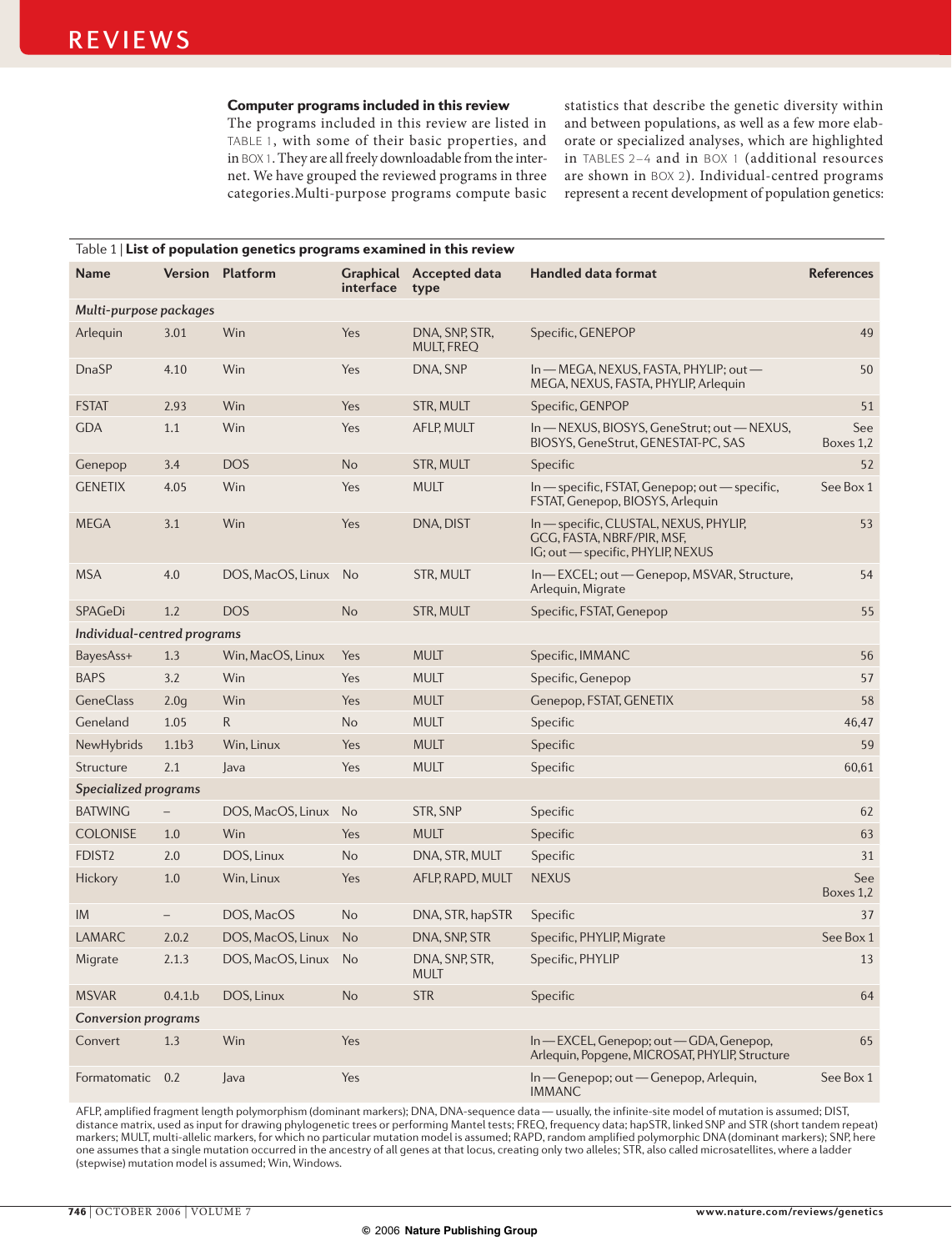here, the main focus of the analysis is on individuals and the very recent history of a population. The last group includes more specialized programs, generally intended to infer some population parameters under a specific evolutionary scenario. Most of these programs use a Bayesian framework for parameter inference<sup>12</sup>,

|                                       | Some freely downloadable computer programs and packages for analysing population genetics data, and related |
|---------------------------------------|-------------------------------------------------------------------------------------------------------------|
|                                       | programs and resources. See BOX 2 for links to additional resources.                                        |
| Multi-purpose packages                |                                                                                                             |
|                                       |                                                                                                             |
|                                       |                                                                                                             |
|                                       |                                                                                                             |
|                                       |                                                                                                             |
|                                       |                                                                                                             |
|                                       | GENETIX http://www.univ-montp2.fr/~genetix/genetix/genetix.htm                                              |
|                                       |                                                                                                             |
|                                       |                                                                                                             |
|                                       | SPAGeDi http://www.ulb.ac.be/sciences/ecoevol/spagedi.html                                                  |
| Individual-based programs             |                                                                                                             |
|                                       | BayesAss+http://www.rannala.org/labpages/software.html                                                      |
|                                       |                                                                                                             |
|                                       | GeneClasshttp://www.montpellier.inra.fr/URLB/index.html                                                     |
|                                       | Genelandhttp://www.inapg.inra.fr/ens_rech/mathinfo/personnel/guillot/Geneland.html                          |
|                                       | NewHybrids http://ib.berkeley.edu/labs/slatkin/eriq/software/software.htm                                   |
|                                       | Structurehttp://pritch.bsd.uchicago.edu/software/structure2_1.html                                          |
| <b>Specialized programs</b>           |                                                                                                             |
|                                       | BATWING http://www.mas.ncl.ac.uk/~nijw/                                                                     |
|                                       | COLONISEhttp://www-leca.ujf-grenoble.fr/logiciels.htm                                                       |
|                                       |                                                                                                             |
|                                       | Hickoryhttp://darwin.eeb.uconn.edu/hickory/hickory.html                                                     |
|                                       |                                                                                                             |
|                                       | LAMARC http://evolution.gs.washington.edu/lamarc/lamarc_prog.html                                           |
|                                       |                                                                                                             |
|                                       |                                                                                                             |
|                                       |                                                                                                             |
| <b>Conversion programs</b>            |                                                                                                             |
|                                       | Converthttp://www.agriculture.purdue.edu/fnr/html/faculty/Rhodes/Students%20and%20Staff/                    |
|                                       | glaubitz/software.htm<br>Formatomatic http://taylor0.biology.ucla.edu/~manoukis/Pub_programs/Formatomatic/  |
|                                       |                                                                                                             |
| <b>XML</b> specifications             |                                                                                                             |
|                                       |                                                                                                             |
|                                       | MAGE-MLhttp://www.mged.org/Workgroups/MAGE                                                                  |
|                                       |                                                                                                             |
| R resources                           |                                                                                                             |
|                                       | HIERFSTAT http://www2.unil.ch/popgen/softwares/hierfstat.htm                                                |
|                                       |                                                                                                             |
|                                       | Statistical Genetics Resources http://cran.au.r-project.org/src/contrib/Views/Genetics.html                 |
| Front-ends for command-line programs  |                                                                                                             |
|                                       |                                                                                                             |
|                                       | Genepop on the webhttp://wbiomed.curtin.edu.au/genepop                                                      |
|                                       |                                                                                                             |
| Individual programs not reviewed here |                                                                                                             |
|                                       | IMMANC http://www.rannala.org/labpages/software.html                                                        |
|                                       | MESQUITEhttp://mesquiteproject.org/Mesquite_Folder/docs/mesquite/manual.html                                |
|                                       | MR BAYES 3.1http://mrbayes.csit.fsu.edu/                                                                    |
|                                       | PHYLIPhttp://evolution.genetics.washington.edu/phylip.html                                                  |
|                                       | STRUCTURAMAhttp://www.structurama.org/                                                                      |
|                                       |                                                                                                             |
|                                       |                                                                                                             |

#### Bayesian

Inference framework, based on the work of Thomas Bayes (1702-1761), in which the posterior probability of a parameter depends explicitly on its prior probability, reflecting some previous belief about this parameter.

TFPGA, Tools for Population Genetic Analyses.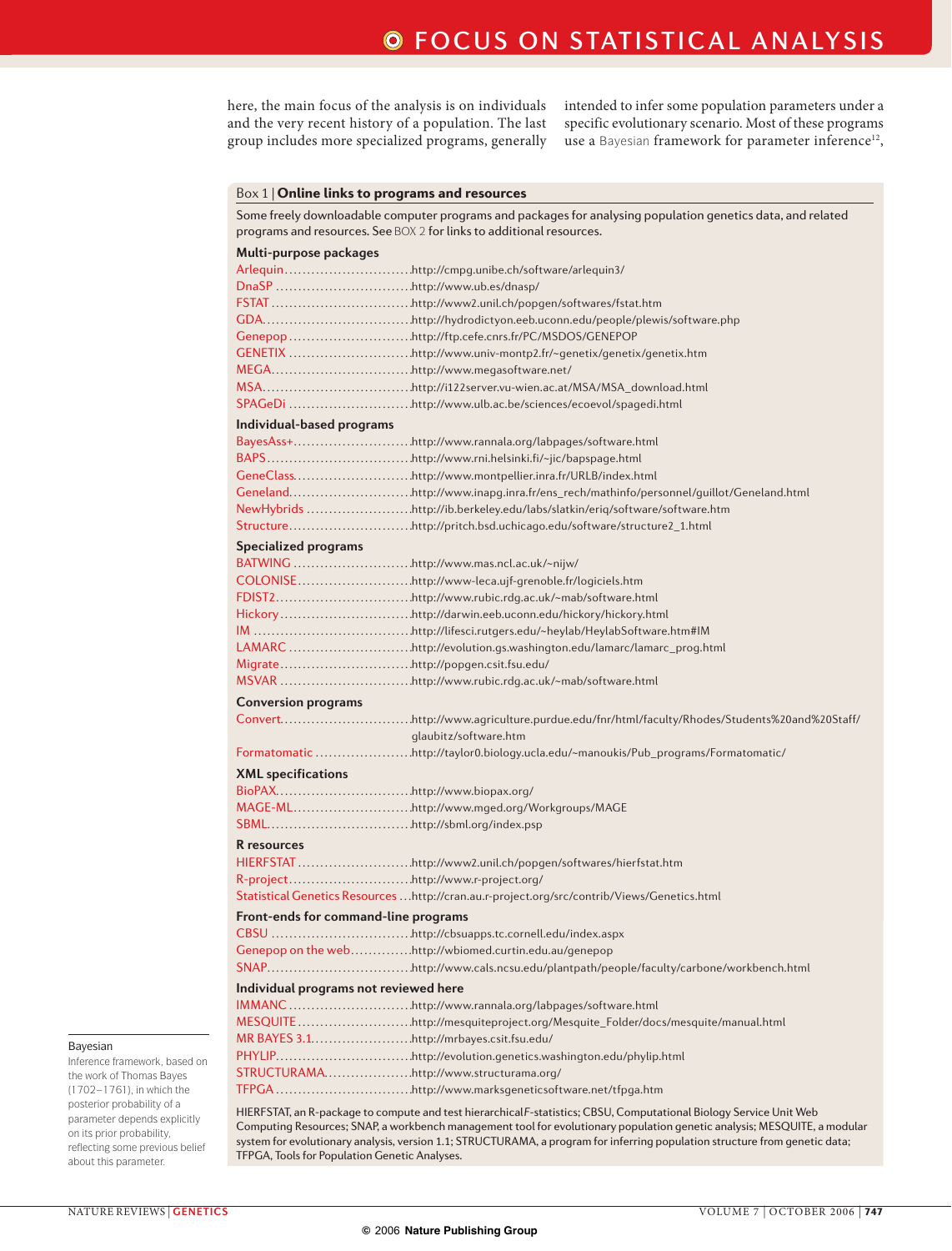which facilitates the incorporation of some prior knowledge on the parameters of interest, often leading to improved estimations (for an example, see REF. 13).

In this review, we have tested only the last compiled Windows version of the programs, even though most of the applications are available on different platforms (TABLE 1), either as precompiled executable programs or as a source code to allow compilation for specific machines. All the programs are accompanied by some documentation and most of them with sample files, allowing one to get a feel for their execution speed, the presentation of the results in output files and the range of computations they can perform.

We have tested the programs with the provided sample files and some additional data sets, and in most cases they ran flawlessly. The quality of the documentation that accompanies the programs was generally good. Most authors have taken care to include help files, ranging from a simple read-me file (for example, MSVAR and Genepop), help files under windows (for example, MEGA, FSTAT and DnaSP), PDF documentation (for example, MSA and BATWING), and a simple HTML help file (for example, GENETIX

| lable 2   Program functionalities and assumptions: multi-purpose packages |                                                                                                                                                                                                                                                                                                                                                      |                                                                                                                                                                                                              |                                                                                                                                                |                                                                                          |  |  |
|---------------------------------------------------------------------------|------------------------------------------------------------------------------------------------------------------------------------------------------------------------------------------------------------------------------------------------------------------------------------------------------------------------------------------------------|--------------------------------------------------------------------------------------------------------------------------------------------------------------------------------------------------------------|------------------------------------------------------------------------------------------------------------------------------------------------|------------------------------------------------------------------------------------------|--|--|
| <b>Name</b>                                                               | Short description of functionalities                                                                                                                                                                                                                                                                                                                 | <b>Special features</b>                                                                                                                                                                                      | Inference framework                                                                                                                            | <b>Assumptions</b><br>and issues*                                                        |  |  |
| Arlequin                                                                  | Computes indices of genetic diversity,<br>F-statistics and genetic distances between<br>populations; exact test of HWE, LD and<br>population differentiation; tests selective<br>neutrality within populations; Mantel test;<br>estimates gametic phase from multilocus<br>genotypes; estimates demographic<br>parameters from mismatch distribution | Hierarchical analysis of genetic structure<br>based on the AMOVA framework, with<br>up to 3 levels; tests LD without specifying<br>gametic phase; analysis of multiple files in<br>batch mode                | Moment, least-square, ML<br>or Bayesian estimators;<br>most tests are either<br>non-parametric, exact<br>or based on coalescent<br>simulations | Recessive<br>alleles only<br>supported<br>when<br>estimating<br>haplotype<br>frequencies |  |  |
| DnaSP                                                                     | DNA sequences only; computes LD indices<br>and several pairwise distances between<br>populations; estimates demographic<br>parameters from mismatch distributions;<br>tests selective neutrality at the intra- and<br>interspecific level                                                                                                            | Convenient DNA-sequence browser;<br>definition of working subsets of sites;<br>detection of recombination and gene<br>conversion; possibility to compute several<br>statistics in a sliding window           | Moment or least-square<br>estimators; coalescent<br>simulation module for<br>confidence intervals of<br>statistics                             |                                                                                          |  |  |
| <b>FSTAT</b>                                                              | Computes basic indices of genetic diversity,<br>allelic richness and F-statistics; test of HWE;<br>multiple regression analysis; Mantel test                                                                                                                                                                                                         | Test of genotypic disequilibrium between<br>loci for unphased diploid data; compares<br>various statistics among groups of samples;<br>tests sex-biased dispersal based on<br>summary statistics; batch mode | Moment estimators; tests<br>and confidence intervals<br>are based on resampling<br>techniques                                                  |                                                                                          |  |  |
| <b>GDA</b>                                                                | Computes basic indices of genetic diversity,<br>LD indices and F-statistics                                                                                                                                                                                                                                                                          | Hierarchical analysis of genetic variance<br>with up to 4 levels; detects private alleles                                                                                                                    | Moment estimators: most<br>tests are exact or based<br>on resampling techniques                                                                |                                                                                          |  |  |
| Genepop                                                                   | Computes basic indices of genetic diversity<br>and F-statistics; exact test of HWE and LD;<br>Mantel test                                                                                                                                                                                                                                            | Web interface for remote computations;<br>estimates the number of migrants<br>exchanged between populations based on<br>rare alleles                                                                         | Moment estimators; most<br>tests are either based on<br>MCMC or resampling<br>techniques                                                       | Not updated<br>for some time                                                             |  |  |
| <b>GENETIX</b>                                                            | Computes basic indices of genetic diversity,<br>LD indices, F-statistics and genetic distances<br>between populations; Mantel test                                                                                                                                                                                                                   | Factorial correspondence analysis;<br>synthetic measure of LD between<br>multi-allelic loci; partitions LD owing to<br>population structure; convenient data<br>editor                                       | Moment-based<br>estimators; tests and<br>confidence intervals are<br>based on resampling<br>techniques                                         | French<br>version only                                                                   |  |  |
| <b>MEGA</b>                                                               | DNA sequences only; computes basic<br>indices of nucleotide diversity, evolutionary<br>distances between sequences and<br>populations; computes phylogenetic trees;<br>tests selective neutrality                                                                                                                                                    | Can handle DNA or protein sequences and<br>distance matrices; powerful sequence-data<br>viewer; tree explorer for the visualization of<br>phylogenetic trees with bootstrap support                          | Moment-based<br>estimators; tests are<br>based on resampling<br>techniques                                                                     |                                                                                          |  |  |
| <b>MSA</b>                                                                | Handles large STR data sets; computes<br>standard genetic diversity indices and several<br>genetic distances between populations                                                                                                                                                                                                                     | Computes $\delta \mu^2$ ; input file created in a<br>spreadsheet, and conversion into several<br>other formats                                                                                               | Moment-based<br>estimators                                                                                                                     | <b>Assumes</b><br>diploid data                                                           |  |  |
| SPAGeDi                                                                   | Computes genetic distances between<br>populations, as well as several indices of<br>inbreeding, kinship and relatedness at the<br>individual level; focuses on relationships<br>between genetic and geographical distances                                                                                                                           | Specific handling of spatially explicit<br>genotypic data; estimates gene dispersal<br>from patterns of isolation by distance;<br>polyploid, diploid dominant or co-<br>dominant markers and haploid markers | Moment-based<br>estimators; tests are<br>based on resampling<br>techniques                                                                     |                                                                                          |  |  |

\*Specific assumptions exist for all implemented methodologies. AMOVA, analysis of molecular variance (this is an inference framework for F-statistics that is derived from molecular data, and is based on conventional analysis of variance); HWE, Hardy-Weinberg equilibrium; LD, linkage disequilibrium; MCMC, Markov<br>chain Monte Carlo method; ML, maximum likelihood; STR, short tande handle microsatellite (STR) data.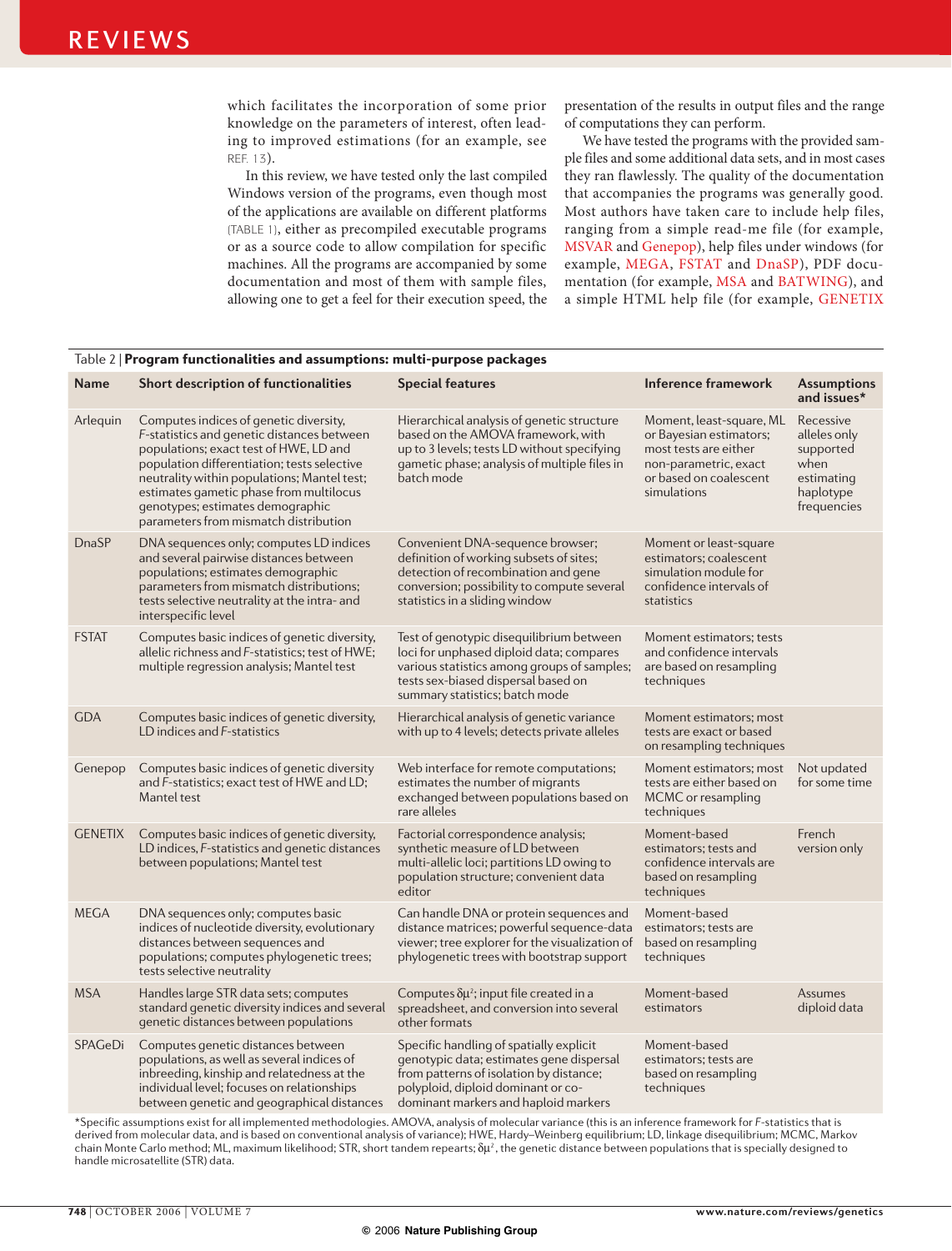#### Short tandem repeat (or microsatellite)

A class of repetitive DNA that is made up of repeats that are 2–5 nucleotides in length. The number of these repeats is usually extremely variable in a population.

and GeneClass), to tutorials or detailed user manuals (for example, Arlequin, LAMARC, Migrate and Structure). A description of the underlying methodology is sometimes included in the documentation (for example, Arlequin and Migrate), but most programs simply refer to the paper in which the methodology was originally described.

It is good practice for users to take the time to carefully read the provided instructions before running the program, as well as the original papers describing the implemented methodologies. This approach is necessary for a sound interpretation of the results, as the real job of the user starts when the job of the programmer ends — that is, in interpreting the results. Users should therefore understand the theoretical aspects of the programs they are using, to avoid interpretation errors or using inconsistent settings when running the programs.

#### Properties and assumptions of different packages

Notwithstanding their functionalities, the programs differ from each other in several aspects, such as the types of marker they can handle, the way in which raw data are formatted and how users select the details of the computations to be performed. These properties are important to consider when choosing the most appropriate program, as detailed below.

**Supported data types.** The data types supported by the different programs are shown in TABLE 1. Some programs have been designed to deal with a given type of data, such as DNA sequences (DnaSP and MEGA) or short tandem repeat (STR) data (for example, BAT-WING, MSA and MSVAR), whereas others can handle several types of marker. Among these programs, one should be careful to distinguish between those that have routines specially dedicated to the handling of specific markers (such as Arlequin, BATWING, FDIST2, FSTAT, GDA, Genepop, IM, LAMARC, Migrate and SPAGeDI) and those that support different data types because they do not model mutations explicitly. If no mutation model is specified, then it is implied that the program assumes that only genetic drift and/or migration are responsible for the observed differences between populations. This assumption is probably legitimate when applied to related populations, but less so when comparing the genetic diversity that has developed between populations that have diverged for hundreds or thousands of generations; in these circumstances the mutation process cannot be ignored. It is worth noting that no individual-centred program explicitly incorporates mutations, even though this feature is important when dealing with STR markers that are analysed in highly divergent populations (for example, as in REF. 14), and

| Table 3   Program functionalities and assumptions: individual-centred programs |                                                                                                                                                                                                                 |                                                                                                                                                                                                                                              |                         |                                                                                                                                                                                                    |  |
|--------------------------------------------------------------------------------|-----------------------------------------------------------------------------------------------------------------------------------------------------------------------------------------------------------------|----------------------------------------------------------------------------------------------------------------------------------------------------------------------------------------------------------------------------------------------|-------------------------|----------------------------------------------------------------------------------------------------------------------------------------------------------------------------------------------------|--|
| <b>Name</b>                                                                    | Short description of<br>functionalities                                                                                                                                                                         | <b>Special features</b>                                                                                                                                                                                                                      | Inference<br>framework  | <b>Assumptions and issues</b>                                                                                                                                                                      |  |
| BayesAss+                                                                      | Estimates recent migration<br>rates between populations from<br>multilocus genotype data                                                                                                                        | Estimates each individual's immigrant<br>ancestry, the generation in which<br>immigration occurred, and inbreeding<br>levels within populations                                                                                              | MCMC,<br>Bayesian       | Assumes co-dominant unlinked<br>markers, and sampling of source<br>populations of the immigrants;<br>allows for missing data                                                                       |  |
| <b>BAPS</b>                                                                    | Assigns individuals to genetic<br>clusters by either considering them<br>as immigrants (mixture analysis) or<br>as descendents from immigrants<br>(admixture analysis)                                          | Estimates the number of genetic clusters;<br>provides the proportion of the genome<br>of each individual that can be assigned to<br>the inferred clusters (admixture analysis)                                                               | Bayesian                | Assumes HWE within clusters<br>and unlinked markers; partially<br>uses information on the sampling<br>origin of the individuals                                                                    |  |
| GeneClass                                                                      | Detects immigrants from<br>multilocus genotypes, assignment<br>of individuals to populations                                                                                                                    | Assesses whether a given genotype can<br>be excluded from a given population                                                                                                                                                                 | Bayesian,<br>likelihood | Assumes HWE within<br>populations; assignment to<br>sampled populations only; no<br>attempt to reconstruct virtual<br>populations                                                                  |  |
| Geneland                                                                       | R package to detect population<br>subdivisions that explicitly take<br>into account the spatial position<br>of sampled multilocus genotypes;<br>computes F-statistics between<br>inferred virtual populations   | Determines the best number of<br>subdivisions, and assigns geo-referenced<br>individuals to a subdivision; provides<br>graphical output of the spatial<br>distribution of the subdivisions                                                   | MCMC,<br>Bayesian       | Assumes HWE and no linkage<br>within subdivisions; immigrant<br>genes are supposed to be present<br>only in new immigrants                                                                         |  |
| NewHybrids                                                                     | Specifically designed for the study<br>of a single hybrid population; genes<br>of hybrid individuals can come from<br>only two parental populations                                                             | Computes the posterior probability that<br>individuals fall into different hybrid or<br>pure parental categories                                                                                                                             | MCMC,<br>Bayesian       | Assumes HWE within parental<br>populations and independent<br>co-dominant diploid markers                                                                                                          |  |
| Structure                                                                      | Detects the underlying genetic<br>structure among a set of individuals<br>genotyped at multiple markers;<br>can detect new immigrants or<br>individuals whose ancestors were<br>immigrants (admixture analysis) | Computes the proportion of the genome<br>of an individual originating from the<br>different inferred populations (admixture<br>analysis); reports genetic distances<br>between inferred virtual populations and<br>the ancestral populations | MCMC.<br>Bayesian       | Assumes HWE within clusters;<br>can model LD due to admixture;<br>assumes diploid data (haploid<br>data possible); sequential analysis<br>for different potential number of<br>virtual populations |  |

HWE, Hardy-Weinberg equilibrium; LD, linkage disequilibrium; MCMC, Markov chain Monte Carlo; RJ-MCMC, reversible-jump MCMC.

#### Table 3 | Program functionalities and assumptions: individual-centred programs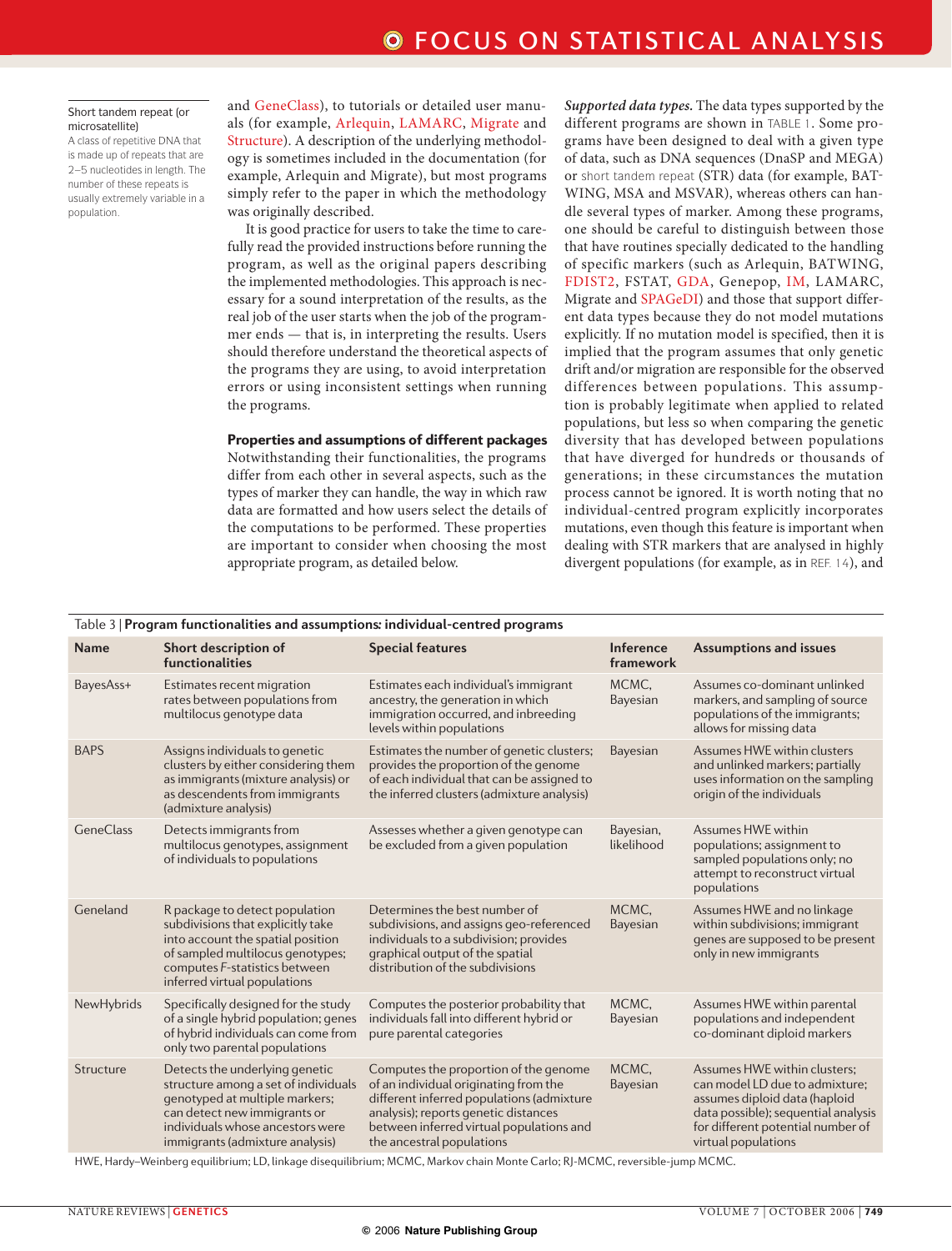| iable 4   Program functionalities and assumptions: specialized programs |                                                                                                                                                                         |                                                                                                                                                                                                                                    |                                                                    |                                                                                                                                                                                                                               |  |  |
|-------------------------------------------------------------------------|-------------------------------------------------------------------------------------------------------------------------------------------------------------------------|------------------------------------------------------------------------------------------------------------------------------------------------------------------------------------------------------------------------------------|--------------------------------------------------------------------|-------------------------------------------------------------------------------------------------------------------------------------------------------------------------------------------------------------------------------|--|--|
| <b>Name</b>                                                             | Short description of<br>functionalities                                                                                                                                 | <b>Special features</b>                                                                                                                                                                                                            | Inference<br>framework                                             | <b>Assumptions and issues</b>                                                                                                                                                                                                 |  |  |
| <b>BATWING</b>                                                          | Estimation of the past demography<br>of one or more populations based<br>on multilocus genotypes                                                                        | Estimates the relative sizes of the<br>examined populations and the ancestral<br>population; reports posterior distributions<br>for the divergence times, the beginning of<br>population growth and the exponential<br>growth rate | MCMC,<br>Bayesian                                                  | Assumes HWE within<br>populations, no migration after<br>divergence; growth is assumed to<br>have started simultaneously in all<br>populations                                                                                |  |  |
| <b>COLONISE</b>                                                         | Designed to study the pattern<br>of colonization events having<br>occurred in the history of<br>populations based on multilocus<br>genotypes                            | Integrates genetic and non-genetic<br>information into a hierarchical model,<br>to estimate the contributions of source<br>populations to new colonies; provides<br>the posterior probabilities of various<br>models               | RJ-MCMC,<br>Bayesian                                               | Assumes that all potential source<br>populations are sampled, and<br>that colonizers are either new<br>immigrants or F1                                                                                                       |  |  |
| FDIST <sub>2</sub>                                                      | Detects outlier loci, potentially due<br>to positive or balancing selection,<br>in samples from a subdivided<br>population                                              | Reports the expected relationship<br>between genetic diversity within<br>(heterozygosity) and between $(F_{ST})$<br>populations, obtained under a simple<br>structured coalescent model.                                           | Coalescent<br>simulations<br>and<br>moment-<br>based<br>estimators | Assumes an infinite- or finite-<br>island model of migration; tested<br>loci are assumed to be unlinked                                                                                                                       |  |  |
| Hickory                                                                 | Bayesian estimation of F-statistics<br>in samples from a subdivided<br>population genotyped at dominant<br>or co-dominant markers                                       | Reports the posterior distribution of<br>inbreeding coefficients and $F_{ST}$ ; possibility<br>to compare the posterior distribution of<br>F-statistics from different data sets                                                   | MCMC,<br>Bayesian                                                  | Little power to estimate local<br>inbreeding coefficients with<br>dominant markers                                                                                                                                            |  |  |
| <b>IM</b>                                                               | Estimates the divergence time<br>and the migrations having occurred<br>in the ancestry of two populations,<br>which might have grown<br>exponentially since their split | Reports the posterior distributions of the<br>ancestral population size, the divergence<br>time, the relative initial population<br>sizes, the growth rates and potentially<br>asymmetrical migration rates between<br>populations | MCMC,<br>Bayesian                                                  | Assumes that there are no other<br>populations exchanging migrants<br>with the sampled populations,<br>no linkage between loci, and no<br>recombination within loci;<br>individual genotypes are entered<br>as haplotype data |  |  |
| LAMARC                                                                  | Estimates the past demographic<br>history of a series of populations<br>using unlinked or partially linked<br>markers                                                   | Estimates simultaneously immigration<br>rates, average recombination rate, current<br>population sizes and exponential growth<br>rates                                                                                             | MCMC, ML,<br>Bayesian                                              | Assumes a stable migration<br>structure, constant exponential<br>growth or decline and uniform<br>recombination rates                                                                                                         |  |  |
| Migrate                                                                 | Estimates the effective population<br>sizes and immigration rates in<br>a series of populations, using<br>unlinked markers only                                         | Reports the ML estimators or the<br>posterior distribution of the effective<br>sizes and immigration rates between<br>populations                                                                                                  | MCMC, ML,<br>Bayesian                                              | Assumes constant migration rates<br>over time, and that migration<br>occurred only between sampled<br>populations                                                                                                             |  |  |
| <b>MSVAR</b>                                                            | Estimates the past demographic<br>history of a population analysed<br>at STR loci; mostly applied to the<br>detection of population expansions<br>or bottlenecks        | Reports the posterior distribution of<br>TMRCA, ancestral population size, growth<br>rate and time of onset of growth                                                                                                              | MCMC,<br>Bayesian                                                  | Assumes unlinked loci and no<br>immigrants in the population;<br>the presence of many immigrants<br>can result in a signal of recent<br>bottleneck (M. Beaumont,<br>personal communication)                                   |  |  |

#### Table 4 | Program functionalities and assumptions: specialized programs

HWE, Hardy-Weinberg equilibrium; LD, linkage disequilibrium; MCMC, Markov chain Monte Carlo; ML, maximum likelihood; STR, shorttandem repeats; TMRCA, time to the most recent common ancestor.

> in situations in which homoplasic mutations are likely to accumulate<sup>15-18</sup>. Departures from this assumption have not been studied, and their effect on the estimation process is largely unknown. On the other hand, most of the specialized programs that aim to infer demographic parameters assume a specific mutation model for STRs, DNA sequences or SNPs, which is explicitly simulated in an estimation procedure based on the coalescent process.

#### Homoplasic mutations

Mutations that lead to identical character states (identity-instate) despite having occurred by different evolutionary processes.

**Input files and communication between programs.** Unfortunately, most of the programs use a specific data-file format, but several offer the possibility to read or write data from, or to, other file formats (TABLE 1). It should therefore be possible to format one's own data in a given format and use conversion tools to analyse it with different programs. This possibility is essential to avoid being limited to the analyses provided in a single program, and therefore to perform various analyses on a given data set without having to reformat it manually. Such exchange pathways are shown in FIG. 1. In this figure, we have identified three programs that could be considered as starting points to format input data files. Two of these programs (Convert and Formatomatic) are specialized conversion utilities, and can create input files for several other programs; the third, MSA, incorporates specific methodologies for the analysis of STR markers, but can also directly convert data into several interesting formats such as Migrate, MSVAR and Structure. Note that MS-Excel or another spreadsheet software can be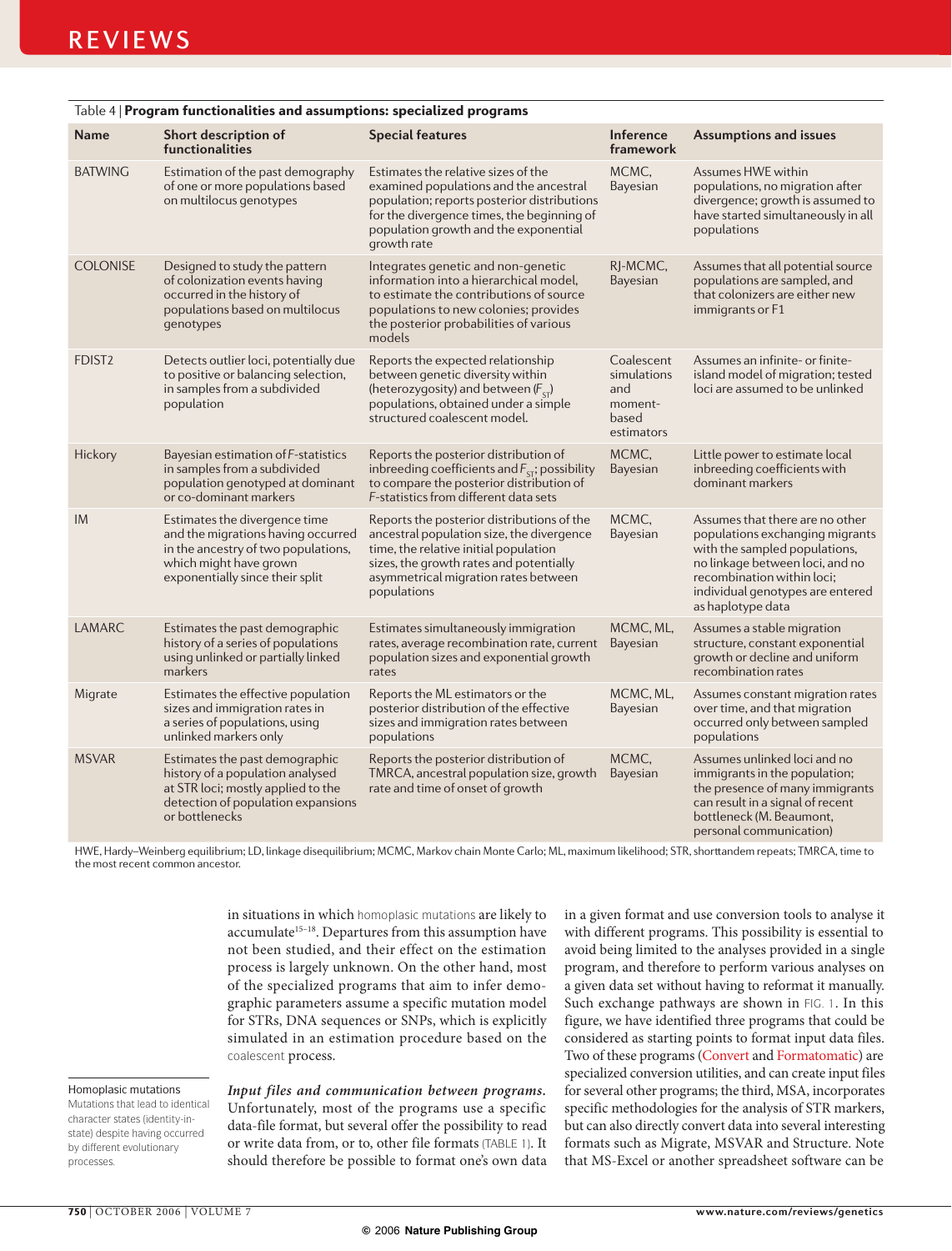#### $Box 2$  | Additional resources for population genetics data analysis

| An Alphabetic List of Genetic Analysis Softwarehttp://linkage.rockefeller.edu/soft/list1.html |  |
|-----------------------------------------------------------------------------------------------|--|
|                                                                                               |  |
|                                                                                               |  |
| Nexus Class Library (version 2.0) http://hydrodictyon.eeb.uconn.edu/ncl/                      |  |
|                                                                                               |  |
|                                                                                               |  |
| Resources for Ecology, Evolutionary Biology,                                                  |  |
| Systematics, and Conservation Biologyhttp://darwin.eeb.uconn.edu/links/index.php              |  |
| Software for Population Genetic Analyseshttp://www.biology.lsu.edu/general/software.html      |  |
|                                                                                               |  |

libsequence, a C++ class library for evolutionary genetic analysis; PyPop, Python for Population Genetics.

conveniently used to generate MSA and Convert input files. FIGURE 1 also reveals that the Genepop format has a central role in the interactions between programs, as many other programs can directly read it or produce data files in this format. This is because this program was among the first integrated population genetics packages to be made available. Although its functionalities are now available in several other regularly updated programs, its file format remains a standard in population genetics analyses.

It follows that some specific or manual formatting is necessary for only a few specialized-purpose or individual-based programs (BATWING, COLONISE, FDIST2, Geneland, IM and NewHybrids). Note, however, that file conversions might be impeded by the continuous update of some programs and their input formats. For instance, Arlequin was able to read early MEGA files (version 1), but cannot read the format of the current version 3. The authors of the programs would need to constantly update their input and output routines to remain compatible with the latest releases of the other programs, which might be difficult to achieve in practice.

**Graphical interface programs versus command-line programs.** Several programs have user-friendly and sophisticated graphical interfaces, allowing users to easily choose the types of analysis to be performed and to set up computation parameters (Arlequin, BAPS, BayesAss+, COLONISE, DnaSP, FSTAT, GDA, GeneClass, GENETIX, MEGA and Structure), to examine some properties of the data and to select loci, individuals or populations to include in the analyses (DnaSP, MEGA and GENETIX), or to directly edit data files (GENETIX and Structure). Some programs also allow a graphical representation and/or analysis of the results (BAPS, COLONISE, DnaSP, Geneland, GENETIX, NewHybrids, MEGA and Structure). Note, however, that only a few programs (BayesAss+, Formatomatic, Migrate, NewHybrids and Structure) offer a graphical interface on platforms other than Windows, which can make them more accessible and appealing to some users. Genepop is special in this respect, as a web-based front-end has been developed (see Genepop on the web in BOX 1) which allows remote computations to be performed from any machine.

The other programs are simple command-line executable files, where the settings of the computations can often be specified in a separate text file or on a command line. Despite being less user friendly than graphical packages, command-line programs have the advantage that they can be easily launched in parallel on computer clusters, or serially on a single computer. They can therefore be used to automatically analyse a large number of input files, such as those resulting from large genomic studies or simulations. Note that some graphical packages can be run alternatively on the command line (Structure, Hickory and GDA) or incorporate a batch mode to analyse a series of files at once (Arlequin, FSTAT and LAMARC). SPAGeDi and Genepop are particular cases because computational settings need to be chosen at runtime through a text-based menu. This last feature is unfortunate, as it prevents the automatic execution of these programs from batch files under Windows or from shell scripts under Linux. Note that source code is available for most command-line programs, allowing advanced users to recompile programs for other platforms.

**Computation time.** Owing to the speed of current processors, the computation of descriptive statistics and their confidence intervals through resampling techniques is extremely fast, not exceeding a few minutes. Only programs that require an explicit simulation of demographic and mutational processes need a substantial computational time (BATWING, IM, Migrate, MSVAR and LAMARC), which can sometimes extend over several days, or even weeks. This should not be a problem in most cases, especially as data generation usually takes much longer than their analysis. However, Bayesian or maximum-likelihood estimations based on Markov chain Monte Carlo (MCMC) methods often require several consecutive runs to be performed to check that the chains have converged and that parameter space has been correctly explored (BOX 3). This need for multiple runs can considerably extend computing time if the program cannot be simultaneously run on different computers. However, users should always privilege result accuracy and robustness over execution speed.

#### Functionalities of multi-purpose packages

The functionalities and main features of the different programs are summarized in TABLE 2, together with a description of the inference framework they use, and their assumptions.

#### Coalescent (theory)

A theory that describes the structure of the genealogy of a sample of genes from present time to their most recent common ancestor. For neutral genes, this genealogy is extremely variable but only depends on the past demography (deme sizes and immigration rates) of the population.

#### Maximum-likelihood estimation

Inference technique in which the estimated parameters of a model are those that maximize the probability of the data under that model.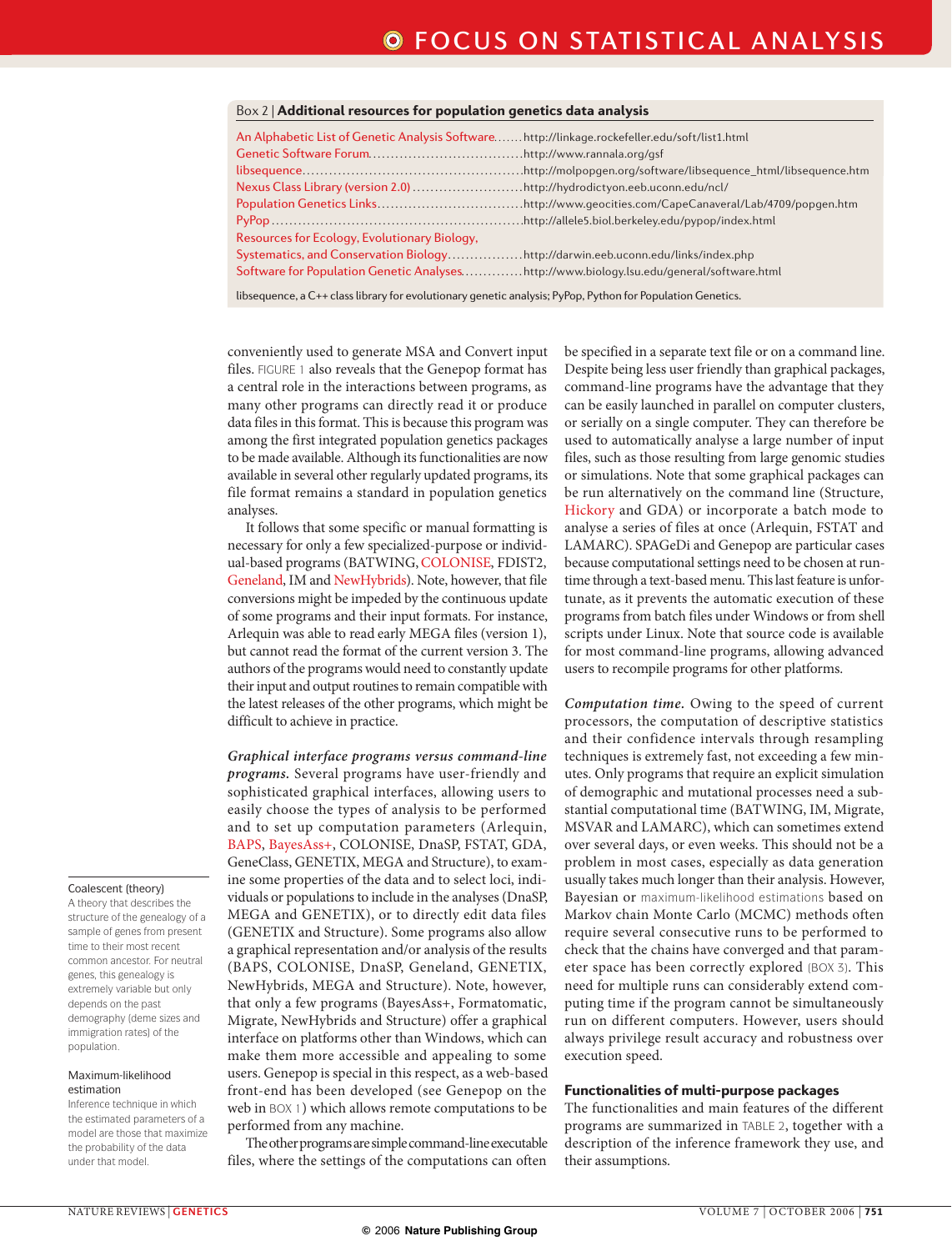#### Hardy–Weinberg equilibrium

(HWE). Fit between the observed frequencies of the different genotype categories and the frequencies that are expected under random mating in an ideal population. Departure from HWE can also be due to selection, migration or hidden population subdivision.

#### *F*-statistics

Statistics that measure the correlation between genes drawn at different levels of a (hierarchically) subdivided population. This correlation is influenced by several evolutionary forces, such as mutation and migration, but it was originally designed to measure how far populations had gone in the process of fixation owing to genetic drift.

#### Hierarchical analyses of genetic variance

Analysis in which genetic diversity is hierarchically organized, with subunits nested in larger units (for example, genes in diploid individuals drawn from demes belonging to a subdivided population).

#### Mantel test

Test designed to measure the association between the elements of two matrices, by taking into account the autocorrelation that exists between the elements of each matrix. It is often used to test for a significant association between genetic and geographical distances.

#### Mismatch distribution

The distribution of the number of differences (mismatches) between pairs of DNA sequences in a sample. The exact shape of this distribution is affected by the past demography of a population.

#### Infinite-sites model

A mutation model according to which each new mutation occurs at a site that has not mutated before. This model was originally developed for protein- and DNA-sequence evolution, and is obviously related to the infinite allele model.



Figure 1 | Flow chart of possible data exchange between different population genetics programs. Although many programs have their own input-file specification, data files can still be exchanged between most programs (black arrows), avoiding tedious reformatting processes. The red stars are recommended starting points to format an initial data set. Blue ellipses represent multi-purpose packages, whereas individual-centred programs are shown in violet. The two conversion programs are shown in yellow. Specialized programs are shown in green, and light grey ellipses represent programs that are not reviewed here, but the data formats of which are used by other programs allowing indirect data exchange (white arrows). The data files associated with the programs listed on the bottom row cannot be exchanged directly with the other programs.

**Descriptive statistics.** Most multi-purpose packages compute basic indices of genetic diversity within populations, such as degree of heterozygosity, number of alleles or number of polymorphic loci. Additionally, FSTAT offers the possibility to compute allelic richness, which represents the number of alleles standardized to the smallest sample size in the study, whereas Arlequin and GDA provide different ways to detect alleles that are private for (that is, specific to) some populations. Tests of Hardy–Weinberg equilibrium (HWE) at all loci, and of linkage disequilibrium between pairs of loci, are also frequently available. Although several packages (DnaSP, FSTAT, GDA, GENETIX and MEGA) can define subsets of loci, populations or individuals on which to compute various statistics, DnaSP is the only one that can display statistics along a sliding window, the size and shifting increment of which can be specified. This feature is extremely useful for locating chromosomal segments with unusual patterns of diversity.

**Population comparisons and genetic structure.** Various programs and approaches allow users to describe the genetic relationships between a set of populations and their genetic structure. Populations can be compared by means of various genetic-distance measures (in Arlequin, DnaSP, GDA, GENETIX, MEGA, MSA and SPAGeDi), which can be used to produce phylogenetic trees of populations; for example, in MEGA. The analysis of population subdivision through *F*-statistics is also quite standard, although only Arlequin and GDA provide the possibility to perform hierarchical analyses of genetic variance. Indices of genetic diversity within populations can also be compared between groups of populations — in FSTAT this is done by means of a resampling technique, whereas in DnaSP this comparison occurs through a coalescent simulation module, which can provide confidence intervals for several statistics in an isolated and constant-sized population. Genetic and non-genetic data such as geographical distances can be compared through Mantel tests, which are provided in Arlequin, FSTAT, GENETIX, and Genepop; SPAGeDi implements several methods to compare genetic diversity with geography at both population and individual levels, allowing the user to obtain estimates of dispersal patterns. SPAGeDi is also the only program reviewed here that computes several indices of relatedness between individuals. Exact tests of population differentiation<sup>19</sup> are provided in Arlequin and Genepop.

**Demographic inference and neutrality tests.** Analysis of past population expansions that is based on DNAsequence diversity can be performed in Arlequin and DnaSP by means of mismatch distribution analysis. These two programs, as well as MEGA, also provide routines to perform tests of selective neutrality and population equilibrium that are based on DNA-sequence diversity within populations, assuming the infinite-sites model. MEGA and DnaSP can also perform other tests of selection on DNA sequences, comparing the genetic diversity within and between species, whereas Arlequin provides additional neutrality tests for multi-allelic loci under an infinite-allele mutation model.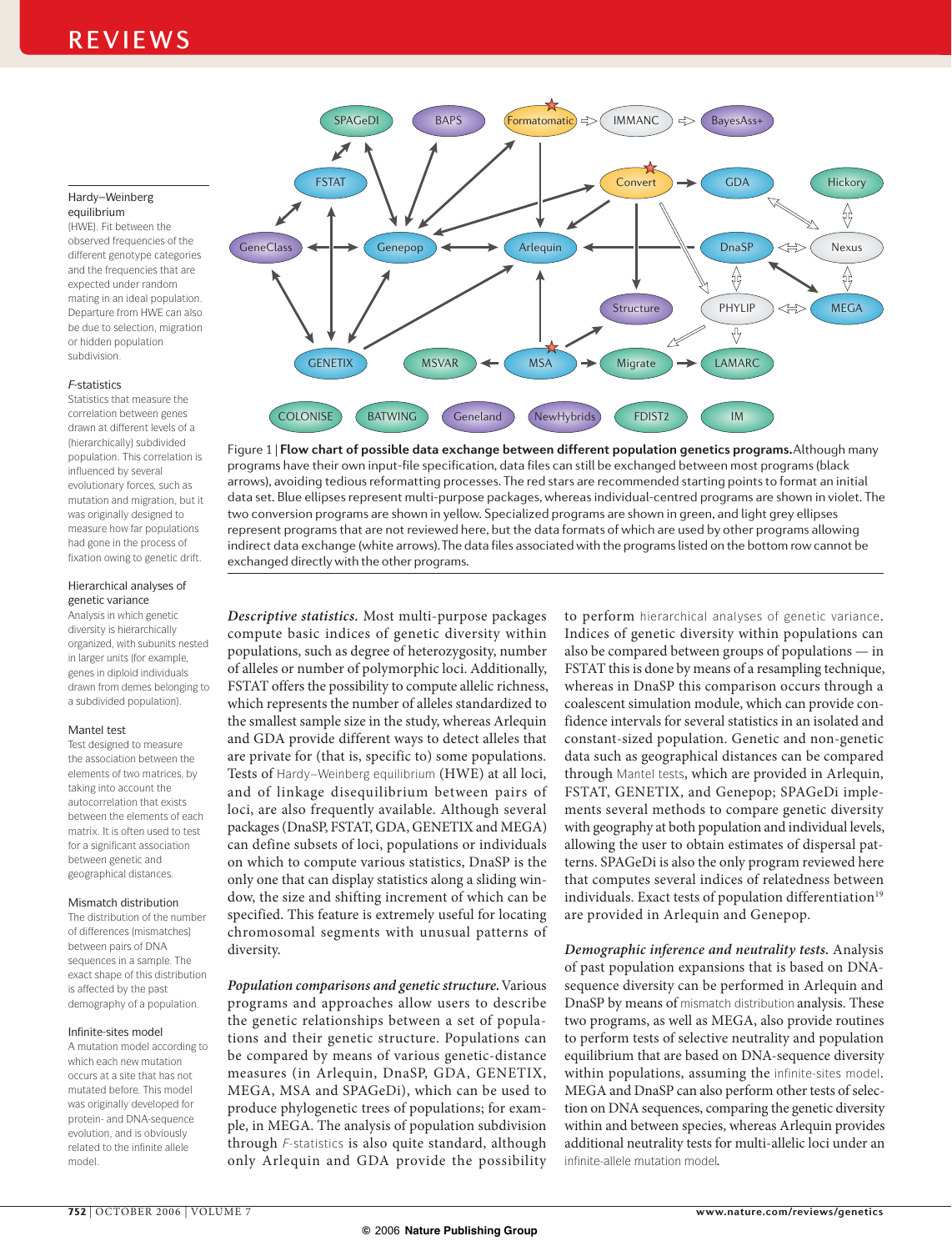**Assumptions.** The assumptions made by the multipurpose packages are difficult to summarize, because they implement various computations that are based on different methodologies, all relying on different premises. The computations of most summary statistics (for example, LD indices such as *D* or *D*′ (REF. 20)) or tests of selective neutrality (for example, based on Tajima's *D* (REF. 21)) that are computed from diploid samples of DNA sequences assume that the gametic phase is known. This is rarely the case, as the phase is now more commonly reconstructed using statistical methods (for example, see REF. 6), some of them being implemented in Arlequin. Note that Arlequin and FSTAT implement tests of LD that do not require phase information. The effect of possible errors in reconstructed gametic phase on demographic parameter estimation is, however, still largely unknown. Obtaining such an understanding would require dedicated studies, or the development of new methodologies that take into account phase uncertainties in the estimation procedure.

#### **Functionalities of individual-centred packages**

**Detecting recent immigrants.** All individual-centred programs aim to detect immigrants among samples analysed at various multi-allelic markers, using the fact that these immigrants will present different multilocus genotypes than expected for native individuals (see TABLE 3 for a list of individual-centred programs). Some of them attempt to allocate individuals to predefined populations (GeneClass and BayesAss+) or to 'virtual' populations (BAPS, Geneland, NewHybrids and Structure), for which allele frequencies are also iteratively estimated. These last programs therefore attempt to reconstruct the underlying population genetic structure, in the sense that they try to define the number of 'subpopulations' from which the sampled individuals were drawn, and to attribute the individuals to these reconstructed populations. BAPS and Geneland begin by determining the optimal number of virtual populations or 'clusters', and then allocate individuals to these clusters, whereas Structure performs this allocation sequentially for different numbers of clusters, and then flags the number of clusters with the highest likelihood, which might not always be optimal<sup>22</sup>. Structure and BAPS can estimate the fraction of the individual's genome that originates from the different clusters, whereas the other programs either assume that individuals with foreign genes have just arrived (GeneClass and Geneland) or that immigrants arrived earlier and mixed with locals (NewHybrids and BayesAss+). BayesAss+ estimates local inbreeding levels within populations, and a linkage map between markers can be provided to Structure. GeneClass allocates individuals to known populations, but offers the possibility to flag individuals whose genotype cannot be allocated to any sampled population. Geneland offers the interesting option to explicitly use information on the spatial location of the sampled individuals, and so to infer the spatial and genetic structure of the population (BOX 4).

#### Box 3 | The Markov chain Monte Carlo technique

The Markov chain Monte Carlo (MCMC) technique (for example, seeREF. 45) is often used to estimate the joint posterior distribution of a set of parameters without having to explore the whole parameter space. As can be seen in panela, which represents a likelihood surface, most of the parameter space might have a very low likelihood (flat surface), whereas a limited portion of the space will have a much higher (and therefore more interesting) likelihood (raised surface). So, instead of naively and exhaustively exploring the parameter space, as indicated by the dark dots in panelb, MCMC better explores the parameter space by concentrating on the high-likelihood portion of the space, starting from a random point shown by an arrow in panel c. After computing the likelihood for this initial state, a new state is chosen in its vicinity, and its likelihood is also evaluated. Depending on the ratio of these likelihoods (weighted by the ratios of the prior probabilities of these states and the probability of moving between these states), the new state is accepted or not. By repeating this process for a sufficiently long time, one hopes to efficiently explore the space of parameters and get a sample of parameter values that is fully representative of the true posterior distribution, with a concentration of the sampled values in the space having the highest likelihoods.

The quality of the results is usually influenced by many factors, including the starting point, the length of the chain and the way we modify the parameter values between successive states. The way to remove the influence of the starting position is to let the chain run for some time before beginning to sample points (a 'burn-in' period). The number of burn-in steps should be large enough to allow the chain to reach the interesting portion of the surface, which is sometimes difficult to assess. The way in which transitions between states are performed is also crucial for a good exploration of the parameter space and to avoid being stuck in a particular region. Several programs can have several chains running simultaneously (for example, IM and Migrate) to better explore the likelihood surface.



Image courtesy of Peter Beerli, Florida State University, USA.

#### Infinite-allele mutation model

A mutation model according to which each new mutation produces an allele that has not previously existed.

#### Summary statistics

In the current genetic context, these are descriptive statistics summarizing the pattern of genetic diversity, such as the level of heterozygosity or the number of alleles per locus.

#### *D*

A measure of linkage disequilibrium defined as the difference between the frequency of a two-locus haplotype and the product of the frequencies of its constituent alleles  $(D_{ij} = p_{ij} - p_i p_j).$ 

#### *D*′

A standardized version of *D* that is obtained by dividing *D* by its maximum possible value given the allele frequencies  $(D' = D/D_{\text{max}})$ .

#### Tajima's *D*

Statistic used in a selective neutrality test to decide whether the mean number of differences between pairs of DNA sequences is compatible with the observed number of segregating sites in a sample.

#### Likelihood (of a model)

The probability of the data under a given model defined by a particular set of parameter values.

Joint posterior distribution

When a model is defined by more than one parameter, it is the posterior distribution of all possible combinations of parameter values.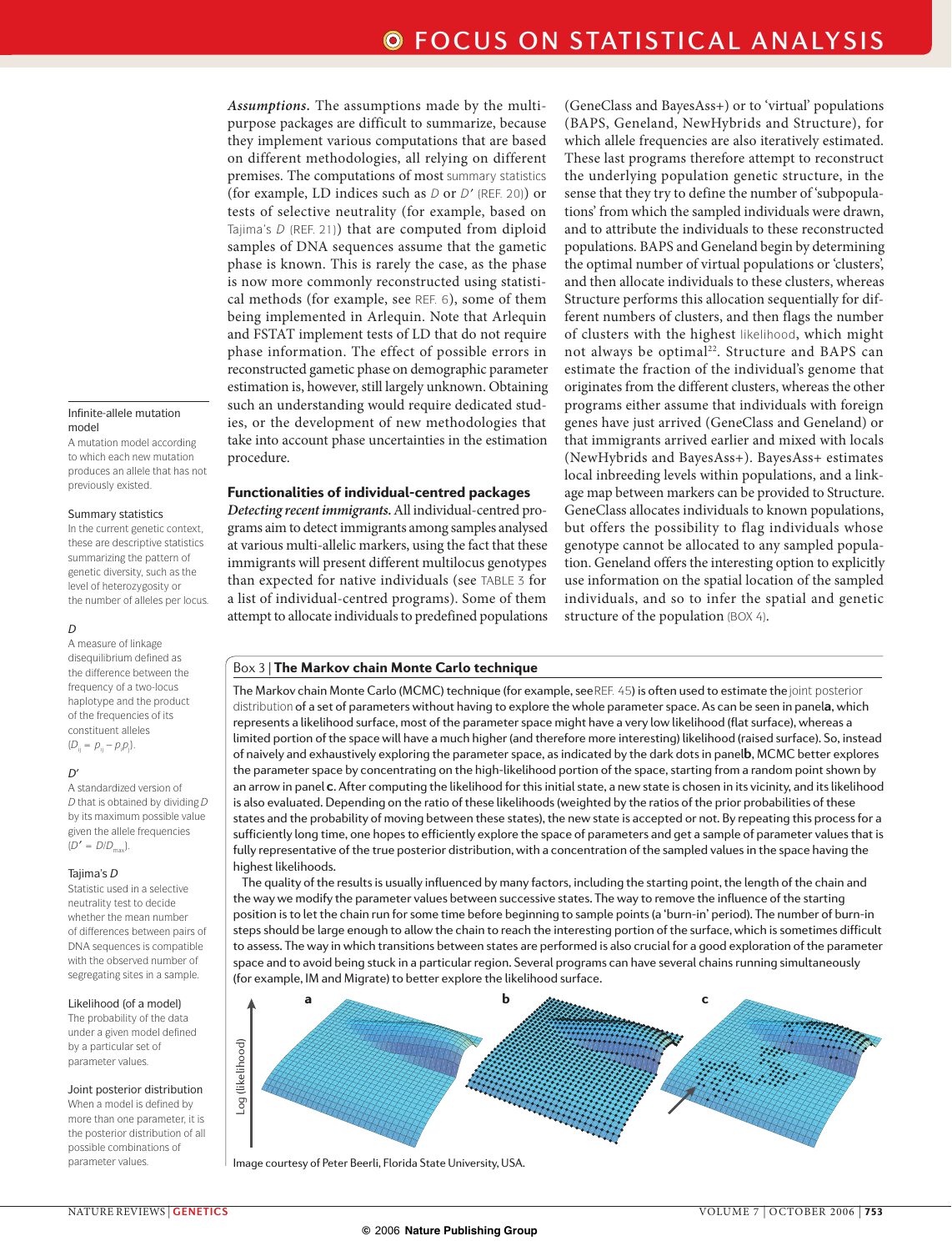**Assumptions.** All individual-centred programs assume HWE within 'populations' (except BayesAss+) and assume that loci are unlinked (except Structure). NewHybrids further assumes that there are only two parental populations, and so aims at specifically identifying different categories of hybrid individuals (F1, F2 and backcrosses). BayesAss+ assumes that all the source populations of immigrants have been sampled, and estimates for each potential source population whether the individuals are local residents.

#### **Functionalities of specialized programs**

The specialized programs we review here have been developed recently to infer demographic parameters such as effective population size or migration rates from genetic data (see the list of programs in TABLE 4). Exceptions are: FDIST2, which attempts to detect loci under selection from genome scans; Hickory, which has been initially designed to estimate F-statistics from dominant data; and COLONISE, which tries to identify the origin of the founders of a new population.

**Demographic-inference programs.** These programs allow users to estimate population size or migration rates between two populations that diverged some time ago (IM), or under a finite-island model between an arbitrary number of populations (LAMARC and Migrate). Note, however, that these programs do not directly estimate demographic parameters, but only the product of the demographic parameters by the mutation rate, which determines the observed pattern of genetic diversity. Note also that the functionalities of Migrate version 1.7 were incorporated into the LAMARC package, but we have reviewed Migrate separately; this is because this program has continued to evolve (to version 2.1) and now differs from LAMARC in several aspects, including a different Bayesian estimation framework, speed, the possibility of parallel program execution, output format (P. Beerli, personal communication), and it provides more feedback to users. On the other hand, the LAMARC package incorporates several features that are not present in Migrate, such as the estimation of recombination rates or past population expansions.

MSVAR concentrates on a single population analysed at STR markers to detect signs of recent expansions or contractions. The IM program extends a previous approach<sup>23</sup>, and aims to simultaneously estimate divergence time and immigration rates between two populations. Whereas there is little information in allele frequencies to distinguish population divergence from ongoing gene flow24,25, molecular data are more informative<sup>26</sup>, and IM can handle various markers, including hapSTRs, which are a combination of SNPs linked to an STR locus<sup>27</sup>. BATWING has been originally developed

#### $|Box4|$  Analysis of population genetic structure and geographical subdivision using Geneland

Individual-centred analysis programs aim to detect new immigrants in populations, using the fact that these individuals will have different allele frequencies than native individuals at many loci. In most approaches, populations are predefined by the user and/or the spatial structure of sampling locations is ignored.

A novel approach, implemented in the software Geneland<sup>46,47</sup>, takes the sampling location explicitly into account when individuals are allocated to 'virtual' populations. It attempts to infer the spatial and genetic structure of these populations The approach is exemplified with data from a study on the wolverine (Gulo gulo), a medium-sized, highly mobile carnivore of the Northern hemisphere<sup>47</sup>. Eighty-nine individuals were genotyped at ten microsatellite loci<sup>ts</sup> and analysed for cryptic genetic structure and migration patterns. Panelsa-f show maps of the study area with the relative posterior probability of belonging to each of six inferred populations: black dots represent the geographical position of sampled individuals, and lighter colour reflects a higher posterior probability. Panel**g** shows a synthetic map of the mode of the posterior probability distribution for each pixel belonging to each wolverine population. Large character numbers (1, 3, 4 and 6) indicate population labels. Populations 2 and 5 are not shown because they represent inferred ghost populations without individuals, a by-product of the algorithm (see REF. 47 for details). Arrows indicate putative migrants. For example, two  $migrants from population 6 (represented by triangles) are found within population 3 (represented by squares), and one$ migrant from population 3 is found within population 4 (represented by circles). (Individuals in population 1 are represented by stars.) The figure is adapted with permission from REF. 47 © (2005) The Genetics Society of America.

#### Effective population size

The size of a virtual, randomly mating, stationary and isolated population that would have the same amount and type of polymorphisms as the population under study.

#### Finite-island model

A conceptual model for gene flow under which a finite number of demes exchange migrants with each other. The spatial location of the populations is not specified, and the constituent demes are usually assumed to have the same size and to exchange migrants at the same rate.

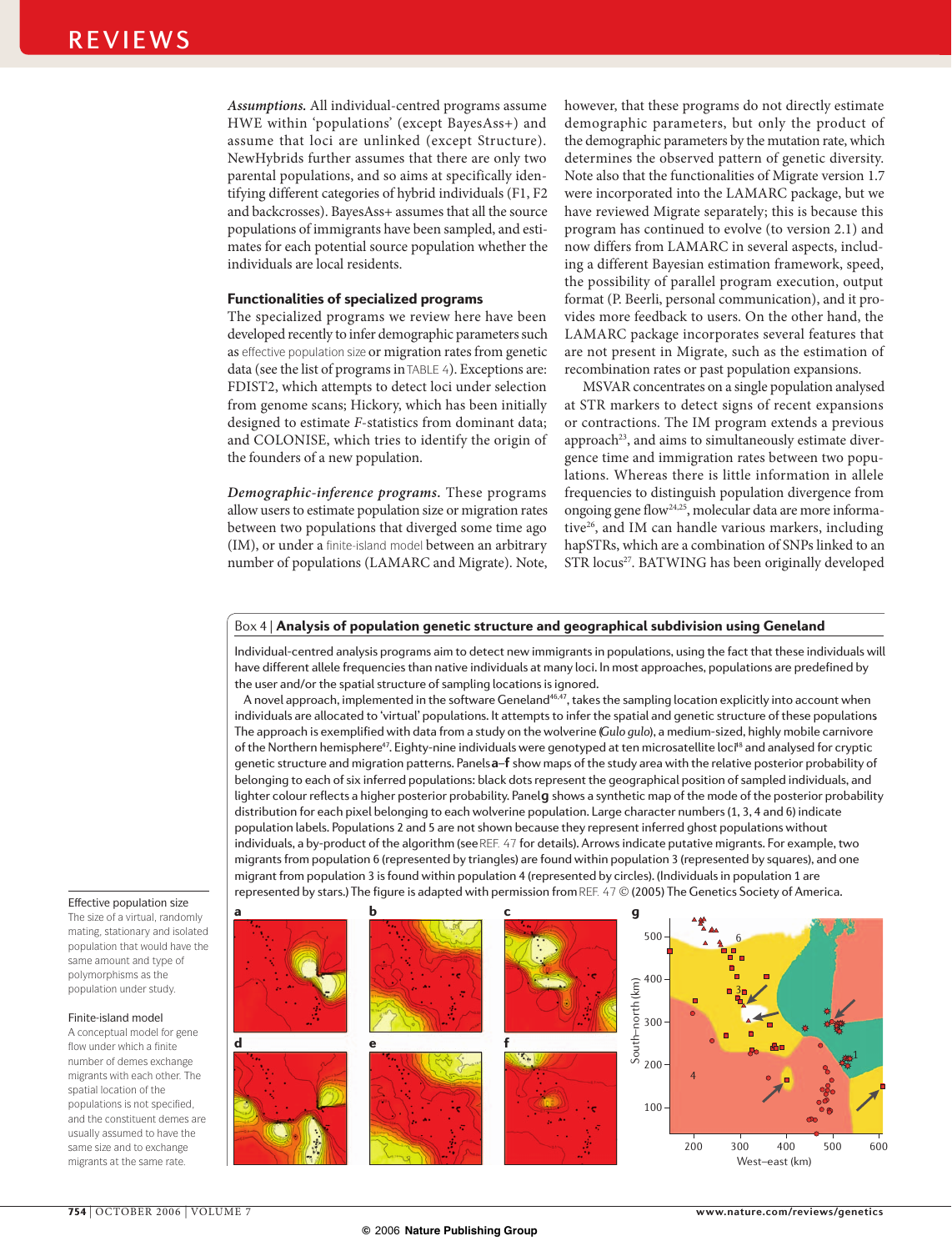| Table 5   List of computer programs suited for a given analysis and genetic marker |                                                                                                |                                                   |                                   |                                       |                                         |
|------------------------------------------------------------------------------------|------------------------------------------------------------------------------------------------|---------------------------------------------------|-----------------------------------|---------------------------------------|-----------------------------------------|
|                                                                                    | Multi-allelic markers*                                                                         | <b>STR</b>                                        | <b>Dominant</b><br>markers (AFLP) | <b>SNP</b>                            | <b>DNA</b> sequences                    |
| Descriptive statistics                                                             | Arlequin, FSTAT, GDA, Genepop,<br>GENETIX, MSA, SPAGeDi, Hickory                               |                                                   | SPAGeDi                           |                                       | Arlequin, DnaSP, MEGA                   |
| Linkage disequilibrium                                                             | Arlequin, FSTAT, GDA, Genepop,<br><b>GENETIX. Structure</b>                                    |                                                   |                                   |                                       |                                         |
| Analysis of population<br>subdivision                                              | Arlequin, FSTAT, GDA, Genepop,<br>GENETIX, MSA, SPAGeDi, Hickory,<br>Structure, BAPS, Geneland | Arlequin, FSTAT,<br>GDA, Genepop,<br>MSA, SPAGeDi | Hickory                           |                                       | Arlequin, DnaSP, MEGA                   |
| Detection of new immigrants:<br>known populations                                  | BayesAss+, GeneClass                                                                           |                                                   |                                   |                                       |                                         |
| Detection of new immigrants:<br>inferred populations                               | BAPS, NewHybrids, Structure,<br>Geneland                                                       | BATWING,<br>IM, LAMARC,<br><b>MSVAR</b>           |                                   |                                       |                                         |
| Demographic expansion or<br>decline                                                |                                                                                                | <b>BATWING.</b><br>IM, LAMARC,<br>Migrate, MSVAR  |                                   | BATWING.<br>LAMARC.<br>Migrate        | Arlequin, DnaSP, IM,<br>LAMARC, Migrate |
| Population size                                                                    | Migrate                                                                                        | <b>BATWING, IM</b>                                |                                   | <b>BATWING.</b><br>LAMARC.<br>Migrate | IM, LAMARC, Migrate                     |
| Divergence time                                                                    | Arlequin, FSTAT, GDA, Genepop,<br><b>GENETIX</b>                                               | <b>BATWING.</b><br>IM, LAMARC,<br>Migrate, MSVAR  |                                   | <b>BATWING.</b><br>LAMARC.<br>Migrate | DnaSP, IM, LAMARC,<br>Migrate           |
| Migration rates                                                                    | Arlequin, FSTAT, Genepop,<br>BayesAss+, COLONISE, Migrate                                      | BATWING.<br>IM, LAMARC,<br>Migrate, MSVAR         |                                   | BATWING,<br>LAMARC.<br>Migrate        | DnaSP, IM, LAMARC,<br>Migrate           |
| Neutrality tests                                                                   | Arlequin, FDIST2                                                                               |                                                   |                                   |                                       | Arlequin, DnaSP, MEGA                   |
| Spatially explicit analyses                                                        | SPAGeDi, Geneland, COLONISE                                                                    |                                                   |                                   |                                       |                                         |
|                                                                                    |                                                                                                |                                                   |                                   |                                       |                                         |

\*By multi-allelic markers, we mean loci for which no specific mutation model is assumed, or for which mutations can be neglected. In the latter case, computations are based on allele frequencies only. Otherwise, specific mutation models are assumed by the different programs. Note that DNA sequence, STR and SNP allele frequencies, as well as nucleotide frequencies, can also be used by several packages to estimate descriptive statistics and linkage disequilibrium, and to detect new immigrants. AFLP, amplified fragment length polymorphism: STR, short tandem repeat.

> to estimate the size of a population from multilocus STR data, but it has now been extended to accommodate several populations that diverged from each other by a series of fissions, the times of which are also estimated, and a specific model for SNPs has also been incorporated. Finally, COLONISE is an extension of mixture analysis to estimate the contribution of different populations to new colonies by using genetic and non-genetic information. The originality of the approach is that it is based on reversible-jump MCMC (RJ-MCMC28) — an extension of the MCMC approach that allows the chain to jump between models that include different types of information (for example, population densities and geographical distance to the new colony). The RJ-MCMC approach also provides the posterior probability of the alternative models, and therefore allows the user to identify factors that might have a role in colonization processes<sup>29,30</sup>.

### $F_{\rm ST}$

A measure of the level of population genetic differentiation, which usually reflects the proportion of total genetic variability that is due to the net differences between populations (see *F*-statistics).

#### Balancing selection

A form of natural selection that maintains polymorphism within populations.

**Detecting loci under selection.** FDIST2 is a program to detect loci of which the genetic diversity within (heterozygosity) and between populations  $(F_{ST})$  does not conform to the prediction of a simple infinite or finite-island model obtained by coalescent simulations. Although this migration model is not very realistic, simulations have shown it to be quite robust<sup>31</sup>, and this approach performs as well as a more sophisticated Bayesian approach<sup>32</sup>. However,

loci under balancing selection seem more difficult to detect than those under positive selection with this approach, especially if populations are not very divergent<sup>32</sup>.

**Assumptions.** As mentioned earlier, demographicinference programs are powerful, but they assume a specific population and mutation model, which needs to be explicitly laid out and understood by the users. Any departure from the initial assumptions is likely to affect the results. In most programs, population sizes are assumed to either be constant (Migrate) or potentially exponentially growing (IM, BATWING, LAMARC and MSVAR). Inferred migrations rates are also assumed to have been constant over time in IM and Migrate, and all programs assume that there are no unsampled populations that send migrants to those that are sampled. Such populations are often referred to as 'ghost populations' (see REFS 33,34): they affect estimations of migration rates among sampled populations $33,34$  and could mimic bottleneck effects (for example, in MSVAR; M. Beaumont, personal communication).

#### How to choose the right software

From our previous description of the properties of the different programs, it should be clear that similar computations can be performed by several packages,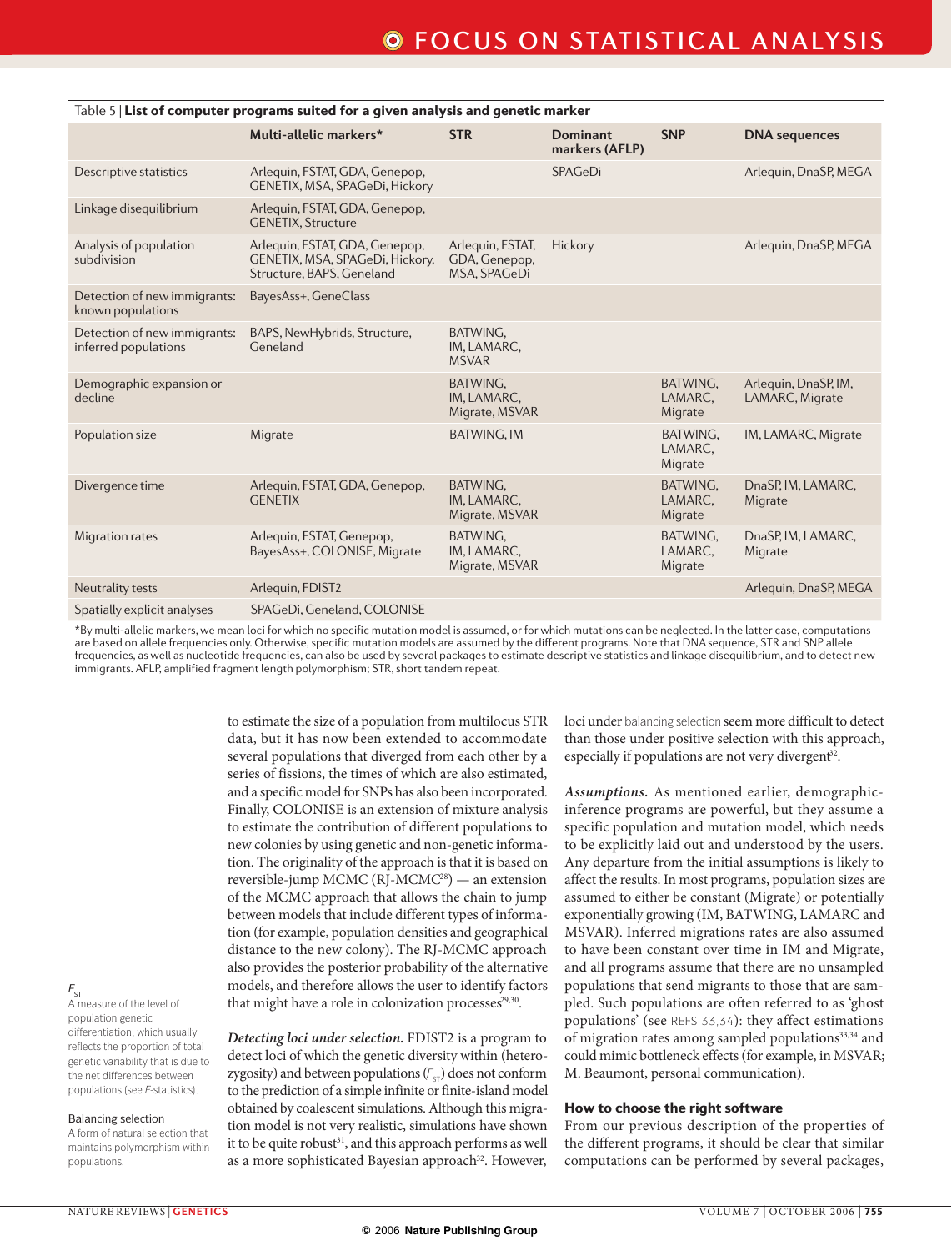and that a given program can often be used for different purposes. TABLE 5 shows the programs that could be used to perform a given task depending on the type of marker at hand. Although most programs have been developed for multi-allelic markers, it should be underlined that in the absence of temporal sampling, sound inference of demographic parameters such as population growth can only be performed if a mutation model is defined, and that multi-allelic markers are not suited for such estimations. Moreover, several types of analysis reported under the multi-allelic markers column in TABLE 5 can be performed on STR, SNP and DNA sequences; these studies include the computation of basic summary statistics, studies of linkage disequilibrium or the detection of new immigrants. However, in these cases computations are only based on allele and/or genotype frequencies; mutations are neglected, which might often bias the results.

#### Common problems when analysing data

The interpretation of population genetics data analyses is still more an art than a process that can be fully automated. Major pitfalls in the analysis of genetic data are not due to computer programs, which almost always do what they are supposed to, but rather to them being used on inappropriate data or not correctly set up.

**Forcing data to programs.** An inadequacy between the available data and a computer program arises from the complexity of the biological world. In a perfect world, research teams would be able to develop analysis tools to address their specific problem, but in practice they have to make their data fit the available tools, leading to obvious discrepancies between the initial goals and the results. For example, many programs assume that genetic markers are either fully linked or completely unlinked, whereas many data sets consist of partially linked markers, or they assume that markers are co-dominant, while some researchers use dominant markers (for example, AFLPs). The treatment of diploid data where gametic phase has been inferred as phase-known data, or the presence of unsampled ghost populations<sup>33,34</sup>, are other cases in which computationally correct results might be erroneously interpreted. Also, likelihood-based programs designed for diploid data might give incorrect point estimates and support intervals if they are applied to haploid data sets that have been made diploid by a mere duplication (diploidization) of the haploid genotypes, to fit the specifications of the input file.

**Inadequate use of the programs.** The non-optimal use of existing software occurs when a program is not correctly parameterized. For instance, the settings of MCMCbased demographic-inference packages often need to be fine-tuned (for example, with respect to chain length, number of chain states to sample or number of chains to run) to provide accurate results, and the choice of appropriate prior probabilities for parameters is crucial in Bayesian programs.

**Ascertainment bias.** A more difficult issue arises in cases of ascertainment bias. For instance, the use of non-random SNPs can lead to biased demographic parameters or alter tests of selective sweep<sup>35,36</sup>. Another example of ascertainment bias would consist of the elimination of nuclear loci that show evidence for recombination to make them fit models with no recombination, which might lead to an overrepresentation of genome regions with low diversity<sup>37</sup>.

**Uninformed use of programs.** We cannot recommend strongly enough to read the program documentation carefully, as well as the most relevant theoretical papers on the implemented methodologies. Unfortunately, this is rarely done. User-friendly programs with an attractive graphical interface are especially dangerous in this respect, because they seem extremely easy to use, and some results can be obtained by a few mouse clicks and the use of default settings. Additional information on the best use of a program can sometimes be found on the internet, where news groups or discussion forums allow a direct discussion between users and programmers (see, for example, the Genetic Software Forum web site). Users must therefore make sure that the program was designed for their data, and that the results are reproducible. In particular, programs based on the MCMC method (BOX 3) often need to be run multiple times with different settings, and users should check that similar results are obtained over different runs. In Bayesian analyses, it is also good practice to compare the posterior and the prior distributions to check whether data are informative about the parameters<sup>13</sup>.

#### Future directions for software development

We believe that there are two series of measures that could improve the analysis of population genetics data: a better use of existing software (as discussed in the previous section) and the development of improved programs. As noted above, current programs have been developed under a restrictive set of assumptions concerning mutation and demographic models; this is because parameter inference becomes rapidly difficult under more realistic models. However, some approximate Bayesian methods, which rely on summary statistics instead of likelihoods, have been developed recently to deal with more complex models<sup>38,39</sup>. This methodology can, in principle, be applied to any model that can be simulated<sup>40</sup>, and so has the potential to open up the development of programs that estimate the specific parameters in which empiricists are interested. More work is needed to assess the statistical properties of these methods under complex models.

Nevertheless, current programs offer a vast panel of analyses that are rarely completely explored, owing to communication problems between programs or perhaps owing to a lack of information on what is available. FIGURE 1 shows that data are indeed exchangeable between most programs through a few intermediate steps, but users who are unaware of this fact might hesitate to recode their data to have access to other methodologies, and might become stuck with a single or a few packages. Improved communicability between programs could be achieved by defining an exchangeable format for population genetics data, or by adopting

#### AFLP

Amplified fragment length polymorphism. A method for the selective PCR amplification of anonymous, dominant DNA polymorphisms using restriction enzymes and DNA linkers.

#### Ascertainment bias

Systematic bias introduced by the criteria used to select individuals and/or genetic markers to be analysed (for example, choosing SNPs with heterozygosity that is higher than a given threshold).

#### Selective sweep

Drastic reduction of the genetic diversity along a chromosomal segment as a consequence of the fixation of an advantageous mutation by selection in that region.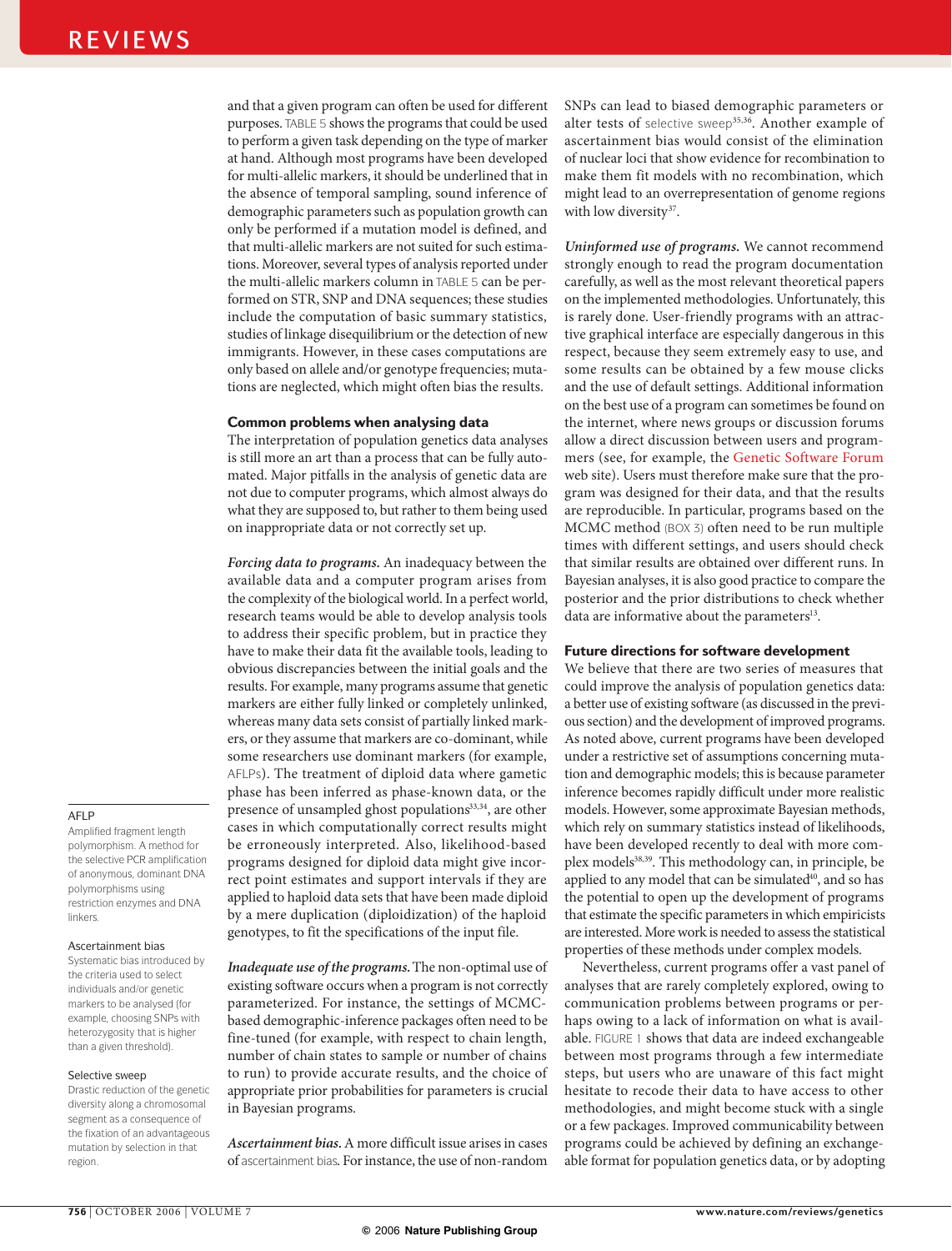a pre-existing format that would be general enough to deal with various markers and different ploidy levels. Programmers would therefore either need to adopt it as their default format, or develop new routines to read from and write to it, instead of having to constantly update their conversion routines with two or more other formats. Such data-exchange formats already exist in other areas of biology (SBML, systems biology markup language; BioPAX, a data-exchange format for biological pathway data; MAGE-ML, microarray gene expression markup language). The data-exchange flow chart between programs would therefore be considerably simplified compared with FIG. 1, and people could easily switch between programs. Another advantage of having a single data format would be that the different programs could be considered as different modules for population genetics analysis, and future programs could concentrate on implementing new methodologies instead of replicating previous work.

A logical extension of a standard format would therefore be the development of standard and reusable program components. Recently, several population genetics packages, such as Geneland reviewed above, have been developed under the R software environment (see, for example, REFS 41,42, and the R genetic resources in BOX 1). With their integration to R, these packages have the advantage of being platform independent, but they might not be adapted for computationally demanding applications such as making demographic inferences, because they need to be interpreted and therefore run much more slowly than compiled programs. This approach nevertheless has the merit of showing that there is a community of scientists willing to develop and distribute software components for a common platform. Alternatively, some modularity between compiled programs could be achieved by developing front-ends to existing programs under a common interface. Such a web interface has been made for Genepop (see also Genepop on the web in BOX 1), and others are being developed for evolutionarily related computations to be run on a remote computer or cluster 43 (see also the CBSU Web Computing Interface web site). The scientific community would greatly benefit from a collaborative effort to develop a library of modular and potentially re-usable population genetics algorithms, functions and programs. Such a development is certainly a great endeavour, but it would be facilitated if scientific funding agencies, which have spent enormous sums on the production of population genetics data, were less reluctant to invest in developing the tools necessary for their analysis.

#### **Conclusions**

Various computer programs are available for population genetics analyses of different types of molecular marker, ranging from the computation of descriptive statistics to more specific and model-based analyses that aim to reconstruct the past demography of a set of populations, or detect loci under selection. These programs are based on many documented assumptions that need to be integrated into the interpretative framework of the users. Most data analyses will require the use of more than one program, and should start with generalist packages to uncover the basic properties of the data and be followed by the use of specialized methodologies to address more specific questions, a process that often requires many file conversions. The development of a missing exchangeable data format for population genetics analysis would allow users to access a wider range of already implemented methodologies, and avoid them being limited to a restricted set of programs. It would also be beneficial to programmers, who could concentrate on the development of new methodologies, which could be considered as modules of a meta-package that regroups all programs compatible with this standard format. An international collaborative effort in this direction should be seen as complementary to current population genomics projects (for example, see REF. 44).

- 1. Schaffner, S. F. *et al*. Calibrating a coalescent simulation of human genome sequence variation. *Genome Res.* **15**, 1576–1583 (2005).
- 2. Akey, J. M. *et al*. Population history and natural selection shape patterns of genetic variation in 132
- genes. *PLoS Biol.* **2**, e286 (2004). 3. Williamson, S. H. *et al.* Simultaneous inference of selection and population growth from patterns of variation in the human genome. *Proc. Natl Acad. Sci. USA* **102**, 7882–7887 (2005). **One of the first and more elaborate attempts to correct for the effect of past demography when inferring patterns of selection at the sequence level.**
- 4. Fernandez, J., Villanueva, B., Pong-Wong, R. & Toro, M. A. Efficiency of the use of pedigree and molecular marker information in conservation programs. *Genetics* **170**, 1313–1321 (2005).
- 5. Labate, J. A. Software for population genetics analyses of molecular marker data. *Crop Sci.* **40**, 1521–1528 (2000).
- 6. Stephens, M. & Scheet, P. Accounting for decay of linkage disequilibrium in haplotype inference and missing-data imputation. *Am. J. Hum. Genet.* **76**, 449–462 (2005).
- 7. Felsenstein, J. *Inferring Phylogenies* (Sinauer Associates, Sunderland, 2003).
- 8. Knowles, L. L. The burgeoning field of statistical phylogeography. *J. Evol. Biol.* **17**, 1–10 (2004).
- 9. Morrison, D. A. Networks in phylogenetic analysis: new tools for population biology. *Int. J. Parasitol.* **35**, 567–582 (2005).
- 10. Jones, A. G. & Ardren, W. R. Methods of parentage analysis in natural populations. *Mol. Ecol.* **12**, 2511–2523 (2003).
- 11. Dudbridge, F. A survey of current software for linkage analysis. *Hum. Genomics* **1**, 63–65 (2003).
- 12. Beaumont, M. A. & Rannala, B. The Bayesian revolution in genetics. *Nature Rev. Genet.* **5**, 251–261 (2004). **A necessary read presenting a broad overview of the use of Bayesian approaches in population genetics.**
- 13. Beerli, P. Comparison of Bayesian and maximumlikelihood inference of population genetic parameters. *Bioinformatics* **22**, 341–345 (2006).
- 14. Rosenberg, N. A. *et al*. Genetic structure of human populations. *Science* **298**, 2381–2385 (2002).
- 15. Valdes, A. M., Slatkin, M. & Freimer, N. B. Allele frequencies at microsatellite loci: the stepwise mutation model revisited. *Genetics* **133**, 737–749 (1993).
- 16. Slatkin, M. A measure of population subdivision based on microsatellite allele frequencies. *Genetics* **139**, 457–462 (1995).
- 17. Goldstein, D. B., Ruiz Linares, A., Cavalli-Sforza, L. L. & Feldman, M. W. An evaluation of genetic distances for use with microsatellite loci. *Genetics* **139**, 463–471 (1995).
- 18. Balloux, F., Brunner, H., Lugon-Moulin, N., Hausser, J. & Goudet, J. Microsatellites can be misleading: an empirical and simulation study. *Evolution Int. J. Org. Evolution* **54**, 1414–1422 (2000).
- 19. Raymond, M. & Rousset, F. An exact test for population differentiation. *Evolution* **49**, 1280–1283 (1995).
- 20. Lewontin, R. C. The interaction of selection and linkage. II. Optimum models. *Genetics* **50**, 757–782 (1964).
- 21. Tajima, F. Statistical method for testing the neutral mutation hypothesis by DNA polymorphism. *Genetics* **123**, 585–595 (1989).
- 22. Evanno, G., Regnaut, S. & Goudet, J. Detecting the number of clusters of individuals using the software Structure: a simulation study. *Mol. Ecol.* **14**, 2611–2620 (2005).
- 23. Nielsen, R. & Wakeley, J. Distinguishing migration from isolation: a Markov chain Monte Carlo approach. *Genetics* **158**, 885–896 (2001).
- 24. Nielsen, R. & Slatkin, M. Likelihood analysis of ongoing gene flow and historical association. *Evolution Int. J. Org. Evolution* **54**, 44–50 (2000).
- 25. Felsenstein, J. How can we infer geography and history from gene frequencies? *J. Theor. Biol.* **96**, 9–20 (1982).
- 26. Wakeley, J. Distinguishing migration from isolation using the variance of pairwise differences. *Theor. Popul. Biol.* **49**, 369–386 (1996).